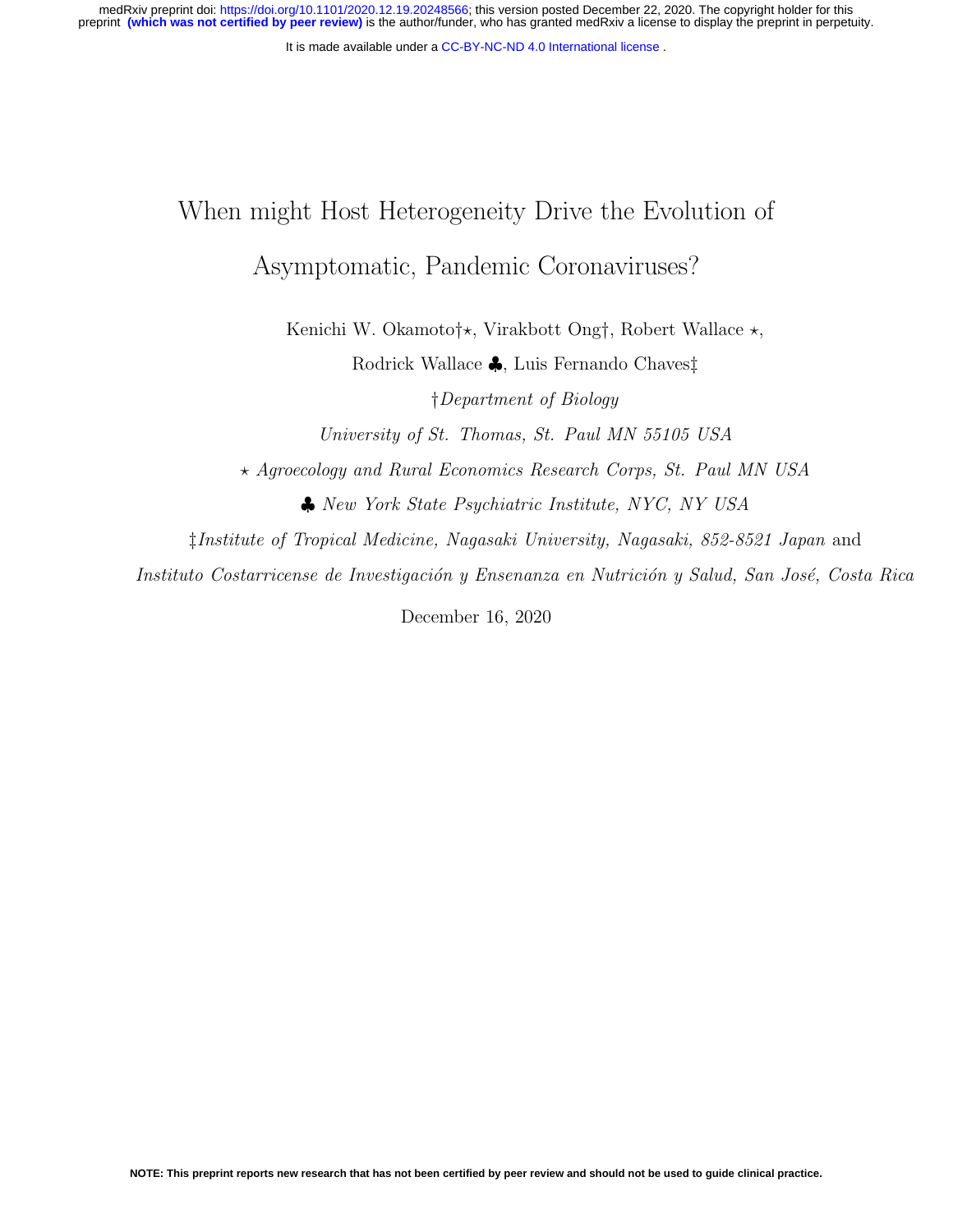medRxiv preprint doi: [https://doi.org/10.1101/2020.12.19.20248566;](https://doi.org/10.1101/2020.12.19.20248566) this version posted December 22, 2020. The copyright holder for this<br>preprint (which was not certified by peer review) is the author/funder, who has grante

It is made available under a CC-BY-NC-ND 4.0 International license.

#### Abstract

For most emerging infectious diseases, including SARS-Coronavirus-2 (SARS-CoV-2), pharmaceutical intervensions such as drugs and vaccines are not widely available, and disease surveillance followed by isolating, contact-tracing and quarantining infectious individuals is critical for controlling outbreaks. These interventions often begin by identifying symptomatic individuals. However, by actively removing pathogen strains likely to be symptomatic, such interventions may inadvertently select for strains less likely to result in symptomatic infections. Additionally, the pathogen's fitness landscape is structured around a heterogeneous host pool. In particular, uneven surveillance efforts and distinct transmission risks across host classes can drastically alter selection pressures. Here we explore this interplay between evolution caused by disease control efforts, on the one hand, and host heterogeneity in the efficacy of public health interventions on the other, on the potential for a less symptomatic, but widespread, pathogen to evolve. We use an evolutionary epidemiology model parameterized for SARS-CoV-2, as the widespread potential for silent transmission by asymptomatic hosts has been hypothesized to account, in part, for its rapid global spread. We show that relying on symptoms-driven reporting for disease control ultimately shifts the pathogen's fitness landscape and can cause pandemics. We find such outcomes result when isolation and quarantine efforts are intense, but insufficient for suppression. We further show that when host removal depends on the prevalence of symptomatic infections, intense isolation efforts can select for the emergence and extensive spread of more asymptomatic strains. The severity of selection pressure on pathogens caused by these interventions likely lies somewhere between the extremes of no intervention and thoroughly successful eradication. Identifying the levels of public health responses that facilitate selection for asymptomatic pathogen strains is therefore critical for calibrating disease suppression and surveillance efforts and for sustainably managing emerging infectious diseases.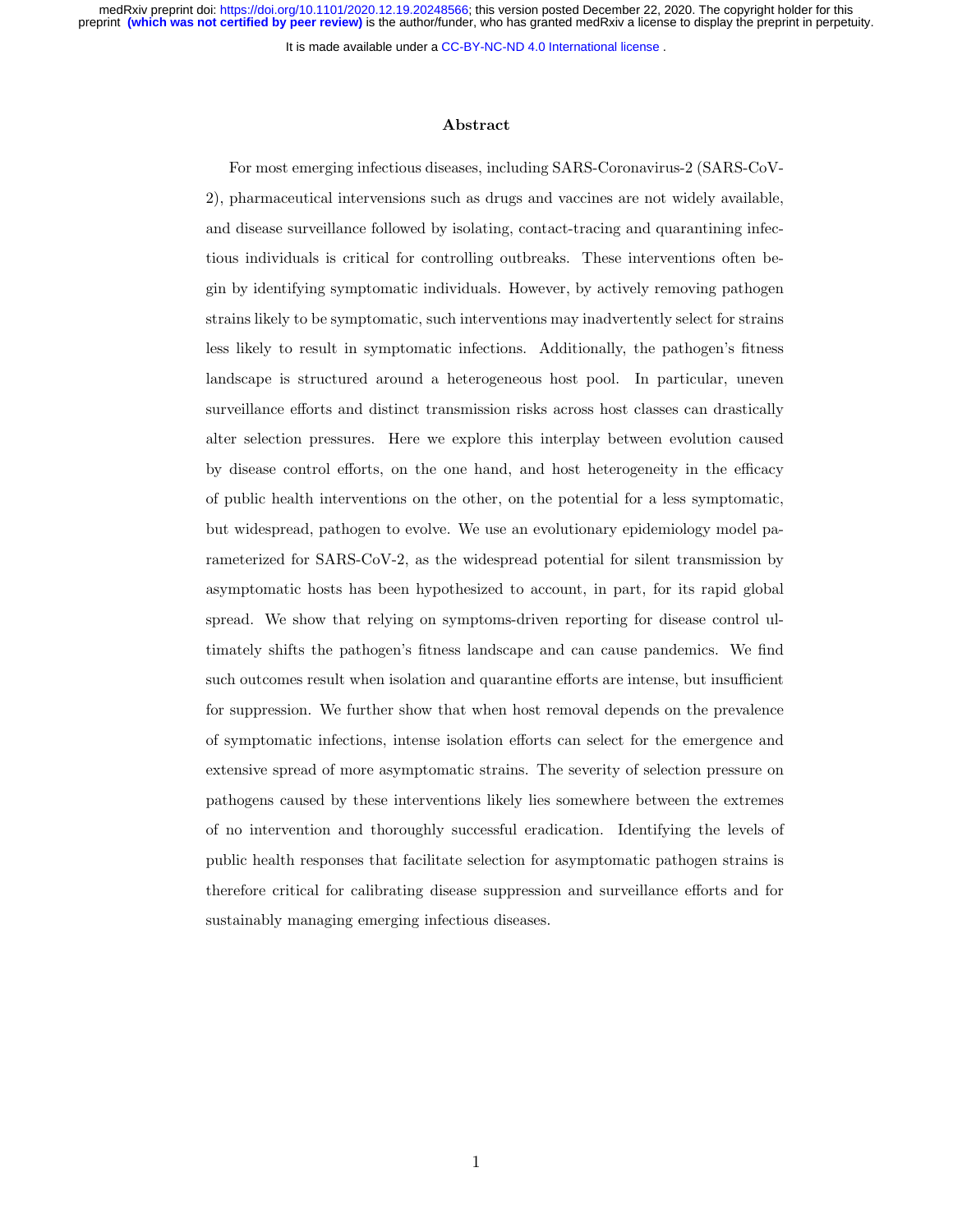It is made available under a CC-BY-NC-ND 4.0 International license.

# <sup>1</sup> Introduction

 Epidemiologically, the 2020 SARS-Coronavirus-2 (SARS-CoV-2) pandemic differs markedly from the 2003 SARS-Coronavirus-1 (SARS-CoV-1) outbreak. In particular, the global scale and incidence of the 2020 pandemic stands in sharp contrast with the largely regional scale of the 2003 SARS epidemic (e.g., Chen et al. 2020b; Mahase 2020; Petersen et al. 2020; Prem et al. 2020; Xu et al. 2020). While the underlying pathogens and human host populations in which the outbreak occurred differ along several biological and social axes, one of the major differences has been the degree to which individuals infected with SARS-CoV-2 are unlikely to present symptoms (Nishiura et al. 2020; Mizumoto et al. 2020; Oran and Topol 2020; but see Lee et al. 2003). This results in fewer cases being detected, and a higher proportion of unwittingly  $_{11}$  infectious carriers circulating in the population. The large fraction of asymptomatic hosts there- fore presents a major epidemiological challenge when facing pathogens such as SARS-CoV-2 (Rahimi and Talebi Bezmin Abadi 2020; Lai et al. 2020; Wilder-Smith et al. 2020).

 Simultaneously, the SARS-CoV-2 pandemic of 2020 has reinforced the centrality of non- pharmaceutical interventions to suppress and mitigate outbreaks of emerging zoonotic pathogens (Cheng et al. 2020; Davies et al. 2020). Most emerging zoonotic pathogens such as coronaviruses lack well-tested, widely and immediately available pharmaceutical interventions, especially as many veterinary pharmaceuticals remain untested for human use (Qualls et al. 2017; Bird and Mazet 2018). Thus, the selection pressures these pathogens experience from public health in- terventions have the potential to be very different from the selection pressures operating on endemic pathogens. For instance, with the important exception of vector-borne diseases, an endemic pathogen's evolutionary responses to control strategies typically result from interven- tions on the primary (often human) host. By contrast, emerging zoonotic pathogens must evolve within a fitness landscape characterized mainly by host heterogeneity.

 From the perspective of pathogen evolution, a major consequence of host heterogeneity is that the intensity of non-pharmaceutical intervention efforts likely differs across host classes. For instance, disease surveillance efforts among human populations far outpaces efforts in animal, an especially sylvatic, populations (e.g., Keusch et al. 2010; Halliday et al. 2017). As a result, the fitness consequences of public health interventions on pathogens are likely to be experienced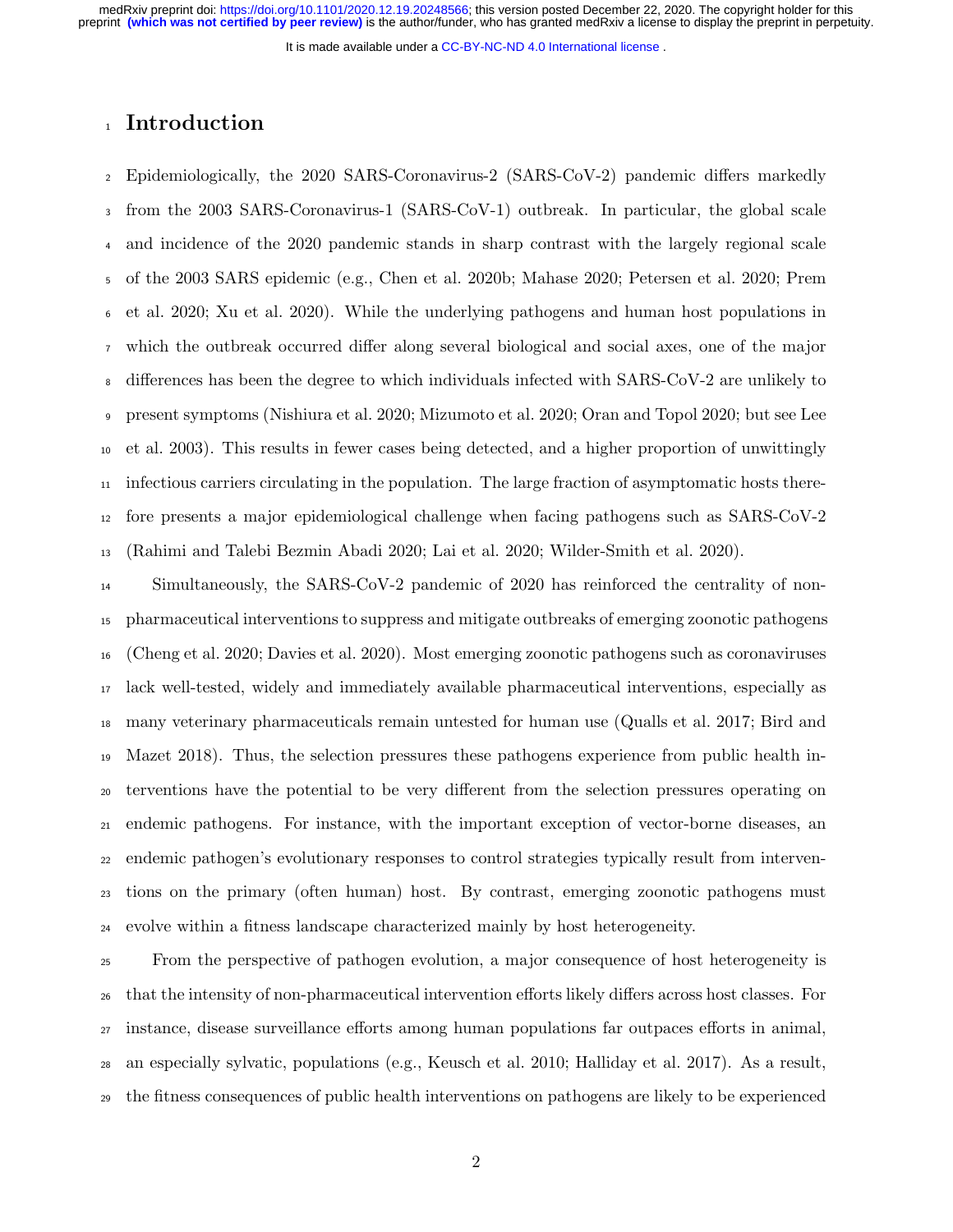It is made available under a CC-BY-NC-ND 4.0 International license.

differently by pathogens infecting different host types.

 Even after zoonotic transmission, host heterogeneity among humans can continue to define the fitness landscape of pathogens (Lo Iacono et al. 2016).For instance, social differences can be a major driver of host heterogeneity in zoonotic disease risk (Dzingirai et al. 2017a,b; Leach et al. 2017). Economic disparities in particular are likely to result not only in distinct transmis- sion and infection risks among hosts, but also in variable public health responses (Levins 1995; Kawachi and Kennedy 1999; Navarro and Shi 2001; Szreter and Woolcock 2004; Wallace et al. 2015). The lack of pharmaceutical interventions, and the heavy reliance on public institutions for disease control may exacerbate existing disparities (Marmot 2005; Waitzkin 2018; Stojkoski et al. 2020). This is because non-pharmaceutical interventions, ranging from highly targeted case-detection and expansive contact-tracing to population-wide guidelines on physical distanc- ing to broad-scale shutdowns, require both a robust public health infrastructure and high social and economic development to implement successfully (Farmer 1996; Jamison DT, Breman JG, Measham AR, et al. 2006; Garrett 2007; Jones et al. 2008; Dye 2014; Whitmee et al. 2015; National Research Council 2016; Birn, Anne-Emanuelle and Holtz 2017; Halliday et al. 2017; Wood et al. 2017; Lim and Sziarto 2020). At its best, disease control relying on isolating and tracking severe cases can ensure that limited public health resources are optimally allocated to reducing transmission (Eames and Keeling 2003; Klinkenberg et al. 2006; Armbruster and Brandeau 2010; Rodrigues et al. 2014; Peak et al. 2017). By July 2020, these policies proved tentatively effective in suppressing SARS-CoV-2 in some cases when carried out with precision, multi-sector societal collaboration and adequate financial and operational support (Lu et al. 2020; Cheng et al. 2020; Watson et al. 2020; Chaves et al. 2020; World Health Organization 2020). By contrast, several jurisdictions have also struggled to contain the outbreak (Campbell and Doshi 2020; Solis et al. 2020; World Health Organization 2020).

 Yet we argue that even under generally favorable conditions, intervention measures that fall short of disease eradication could allow strains that are able to circulate with minimal host re- moval to readily outcompete strains that cause their hosts to be detected. When asymptomatic carriers are not detected by the epidemiological monitoring system, the pathogens they har- bor are able to spread with less friction through the host population. By contrast, potentially symptomatic lineages are subject to detection and even asymptomatic, exposed contacts are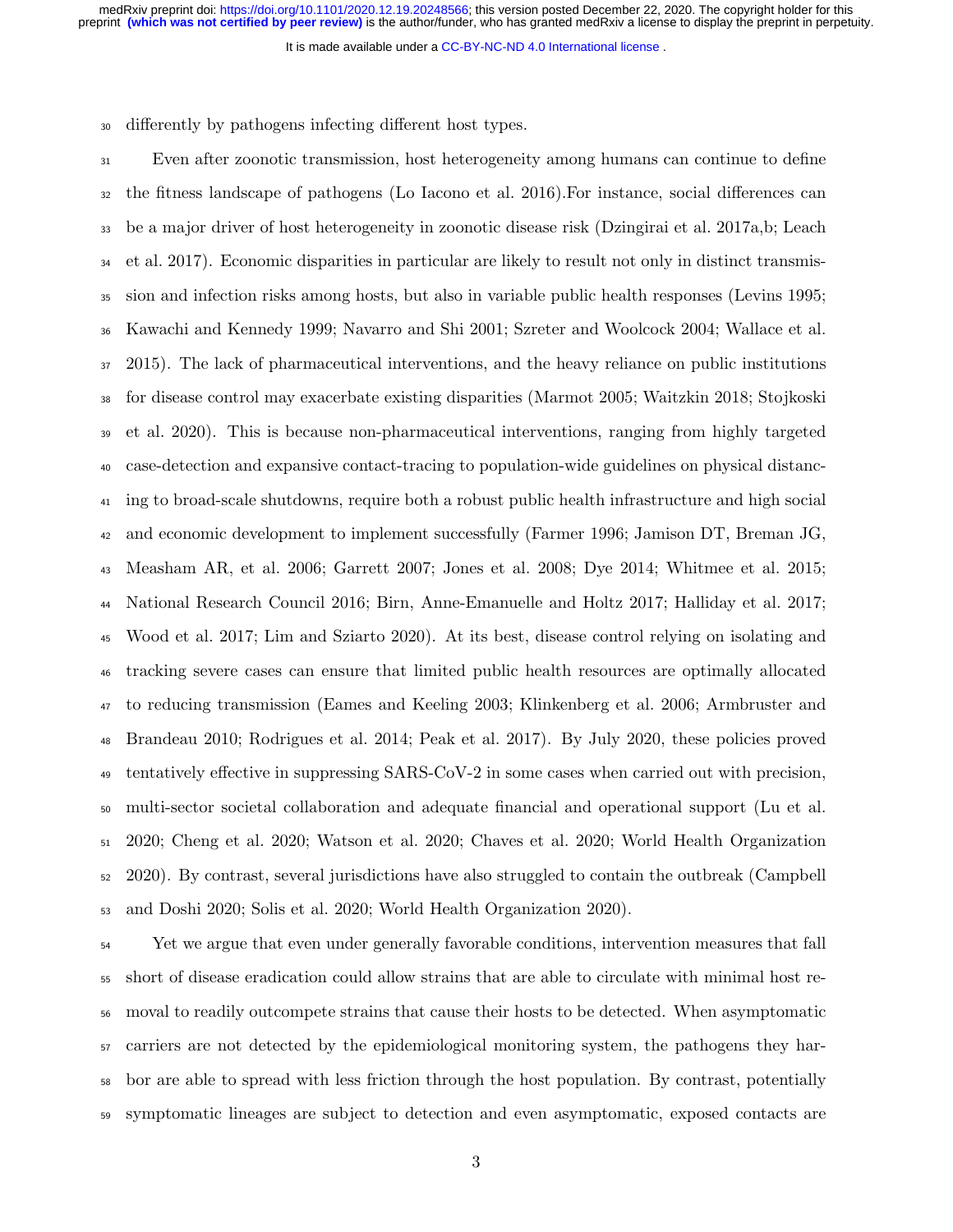It is made available under a CC-BY-NC-ND 4.0 International license.

 quarantined, thereby pruning that particular viral lineage. We wish to be clear. Our goal here is not to argue against the value of case detection at the point of care and subsequent, vigorous contact tracing. Rather, our point is that symptoms-based surveillance is a necessary, but, from an evolutionary perspective, potentially insufficient component of a robust public health strategy aimed at preventing disease emergence. Furthermore, the adequacy of any broad-scale non-pharmaceutical intervention is likely to be compromised by differential attention and re- sources aimed at different host groups - be they sylvatic or human, economically prosperous or neglected, or otherwise. If reducing disease burden is a long-term objective, localized con- tainment, particularly if it is haphazardly implemented across host classes, may prove to be evolutionarily unsustainable.

 We interrogate this possibility using a mathematical model of a population of hosts in which multiple coronavirus strains, some more symptomatic than others, circulate. Superficially, selection for a largely asymptomatic strain may seem like a tolerable epidemiological outcome. However, we argue that high prevalence of undetected infections is a major reason for why host heterogeneity is important. As the 2020 SARS-CoV-2 pandemic cruelly illustrates, widespread circulation of a generally asymptomatic pathogen raises risks for vulnerable host subpopulations in which the infection is unlikely to be mild (Borjas 2020; Lippi et al. 2020; Chen et al. 2020a; Wu  $\tau_7$  et al. 2020; Li et al. 2020), and there is growing evidence of differences among host populations driving the efficacy of public health interventions and transmission risks (Abedi et al. 2020; Stojkoski et al. 2020; Vahidy et al. 2020). Hence, we model the evolutionary dynamics of multiple strains of a pathogen circulating among heterogeneous hosts consisting of two host types: hosts vulnerable to infections and experiencing limited public health attention, and hosts less likely to be infected and experiencing greater public health attention. Because host heterogeneity plays a critical role in structuring the fitness landscapes of emerging zoonotic <sup>84</sup> pathogens, we seek to elucidate how such heterogeneity interacts with the selective effects of non-pharmaceutical intervention strategies on pathogen evolution, particularly as it concerns selection for disease severity. Below, we present the structure of our model and our analyses.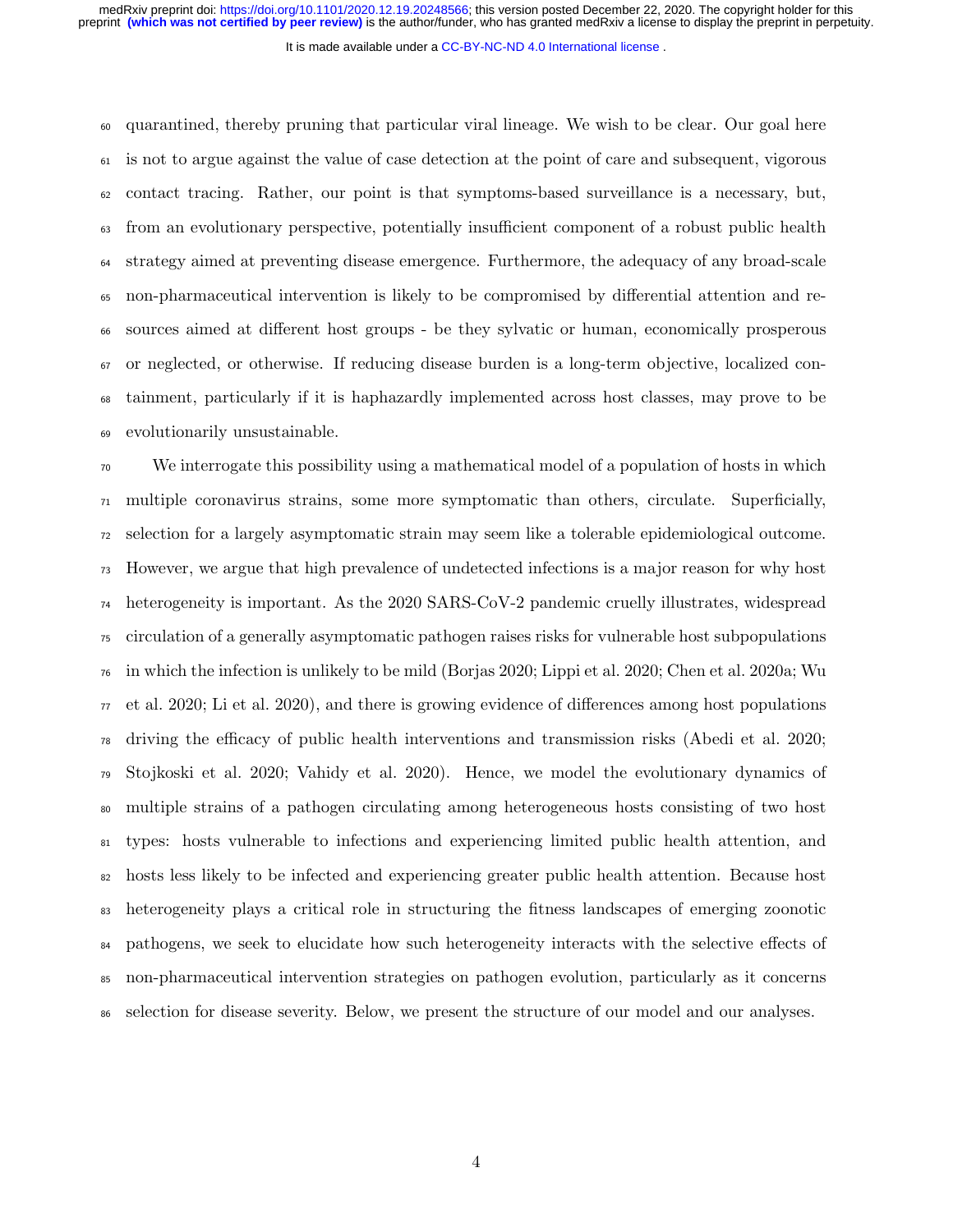It is made available under a CC-BY-NC-ND 4.0 International license.

## 87 Materials and Methods

#### Model development

 We consider a pathogen circulating within a heterogeneous host population. The host popu- lation consists of two main host classes: vulnerable hosts, which experience potentially higher disease transmission but are also potentially less likely to be subject to disease surveillance, and resilient hosts, who have reduced infection risk and are potentially likelier to be the target of disease surveillance. We focus our analyses on the case where the individual transition of hosts between the two host classes over the course of their lifetime is negligible (as may occur, for instance, with limited socioeconomic mobility) or nonexistent (as in the case of sylvatic and human hosts).

#### A Baseline Model without Interventions

98 We assume that transmission is frequency-dependent. Thus, if a susceptible host of type  $h$  en-99 counters infectious hosts of type h', pathogen transmission occurs at a per-capita rate  $\beta r_{h,h'}/N$ , 100 where N is the density of all susceptible and infectious hosts,  $\beta$  is the baseline per-capita infection rate, and  $r_{h,h'}$  describes the extent of mixing between hosts h and h'. Following infection, we assume individuals of host type h infected with strain j become asymptomatic with strain-103 specific probability  $\pi_{j,h,A}$ . During infection, strain i may emerge via mutation, and subsequently 104 out-compete strain j within a host at a per-infected individual rate  $\mu_{j\rightarrow i}$  (e.g., Saloniemi 1993; Bohannan and Lenski 2000; Rice 2004). For brevity, we refer to this process by which an in- fected individual of strain j undergoes a within-host replacement by strain i as "mutation". Furthermore, because of the relatively low case fatality rate of SARS-CoV-2 (e.g., Russell et al. 2020; Mizumoto and Chowell 2020), we consider infection-induced mortality to have minimal epidemiological effects over the time scales of interest. Similarly, the incubation period is treated as being sufficiently short to not affect evolutionary trajectories.

 Finally, infectious individuals recover from the infection at rate  $\gamma$ . In the absence of evidence of antagonistic pleiotropy, we treat this rate as consistent across strains. Furthermore, for SARS-coronoviruses, there is as yet no robust, widely available vaccine and limited evidence of lifelong immunity (Galanti and Shaman 2020; Kellam and Barclay 2020; Edridge et al. 2020).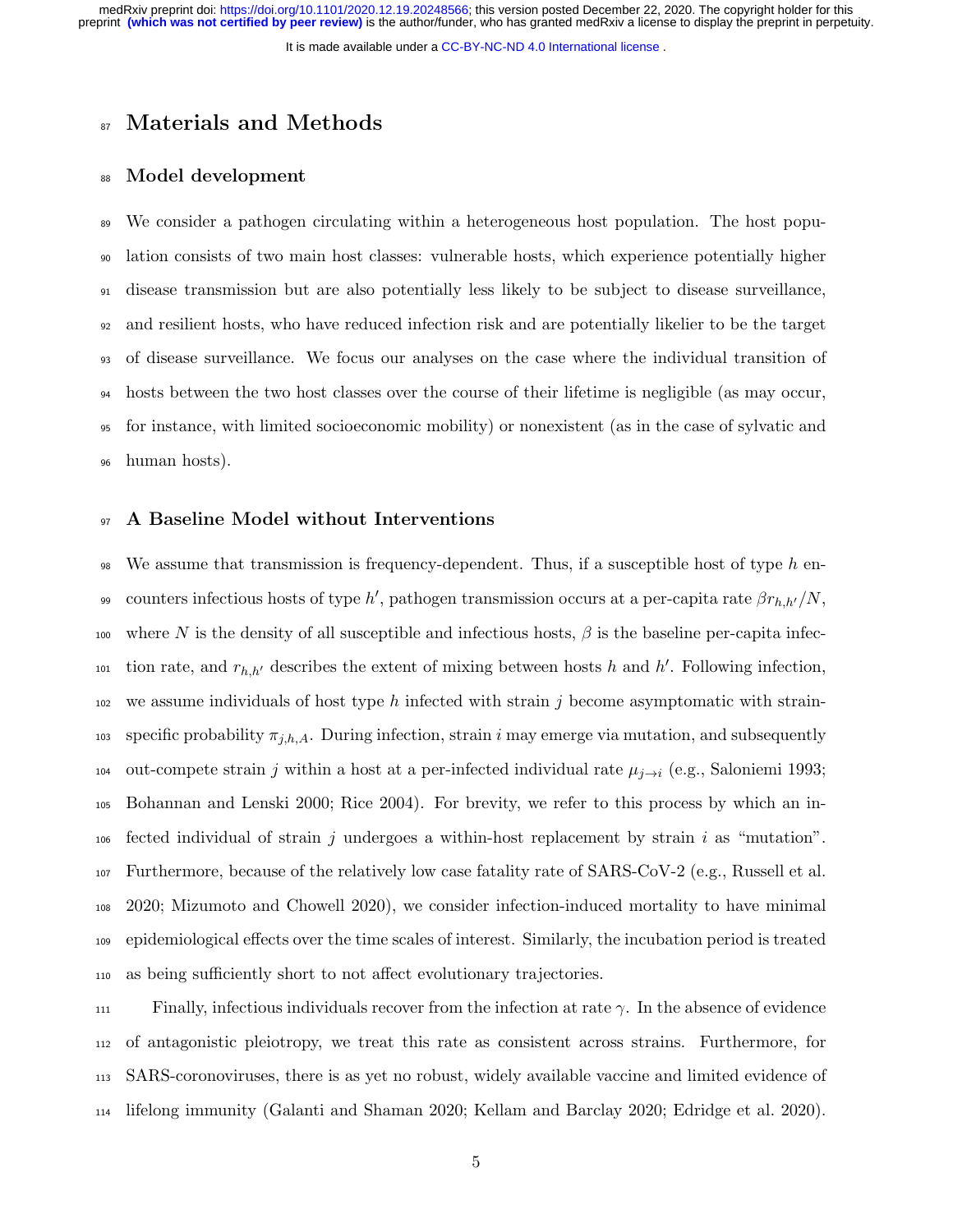It is made available under a CC-BY-NC-ND 4.0 International license. medRxiv preprint doi: [https://doi.org/10.1101/2020.12.19.20248566;](https://doi.org/10.1101/2020.12.19.20248566) this version posted December 22, 2020. The copyright holder for this<br>preprint (which was not certified by peer review) is the author/funder, who has grante

 Should these conditions change, we think our model will remain relevant as coronaviruses are subject to repeated and regular zoonotic emergences and re-emergences (e.g., Lee and Hsueh 2020) for which there is unlikely to be pre-existing immunity. Thus, we consider the period of complete immunity over evolutionary-epidemiological timescales to be relatively short, at least as it concerns the evolutionary dynamics of symptomatic and less-symptomatic strains.

<sup>120</sup> Taking all of the above into consideration, in the absence of any public-health interventions <sup>121</sup> (pharmaceutical or otherwise), the resulting evolutionary epidemiology can be summarized as:

$$
\frac{dS_h}{dt} = -\frac{\sum_{j=1}^{J} \beta \sum_{h'=1}^{H} r_{h,h'} (I_{h',\sigma,j} + aI_{h',a,j})}{N} S_h + \gamma \sum_{j}^{J} (I_{h,j,\sigma} + I_{h,j,A})
$$
\n
$$
\frac{dI_{h,j,A}}{dt} = \pi_{h,j,A} \frac{\beta \sum_{h'=1}^{H} r_{h,h'} (I_{h',\sigma,j} + aI_{h',a,j})}{N} S_h - \sum_{i \neq j}^{J} \mu_{j \to i} I_{h,j,A}
$$
\n
$$
+ \sum_{i \neq j}^{J} \pi_{h,j,A} \mu_{i \to j} (I_{h,i,A} + I_{h,i,\sigma}) - \gamma I_{h,j,A}
$$
\n
$$
\frac{dI_{h,j,\sigma}}{dt} = (1 - \pi_{h,j,A}) \frac{\beta \sum_{h'=1}^{H} r_{h,h'} (I_{h',\sigma,j} + aI_{h',a,j})}{N} S_h - \sum_{i \neq j}^{J} \mu_{j \to i} I_{h,j,\sigma}
$$
\n
$$
+ \sum_{i \neq j}^{J} (1 - \pi_{h,j,A}) \mu_{i \to j} (I_{h,i,A} + I_{h,i,\sigma}) - \gamma I_{h,j,\sigma}.
$$
\n(1)

<sup>122</sup> Table 1 summarizes the parameter values of model (1).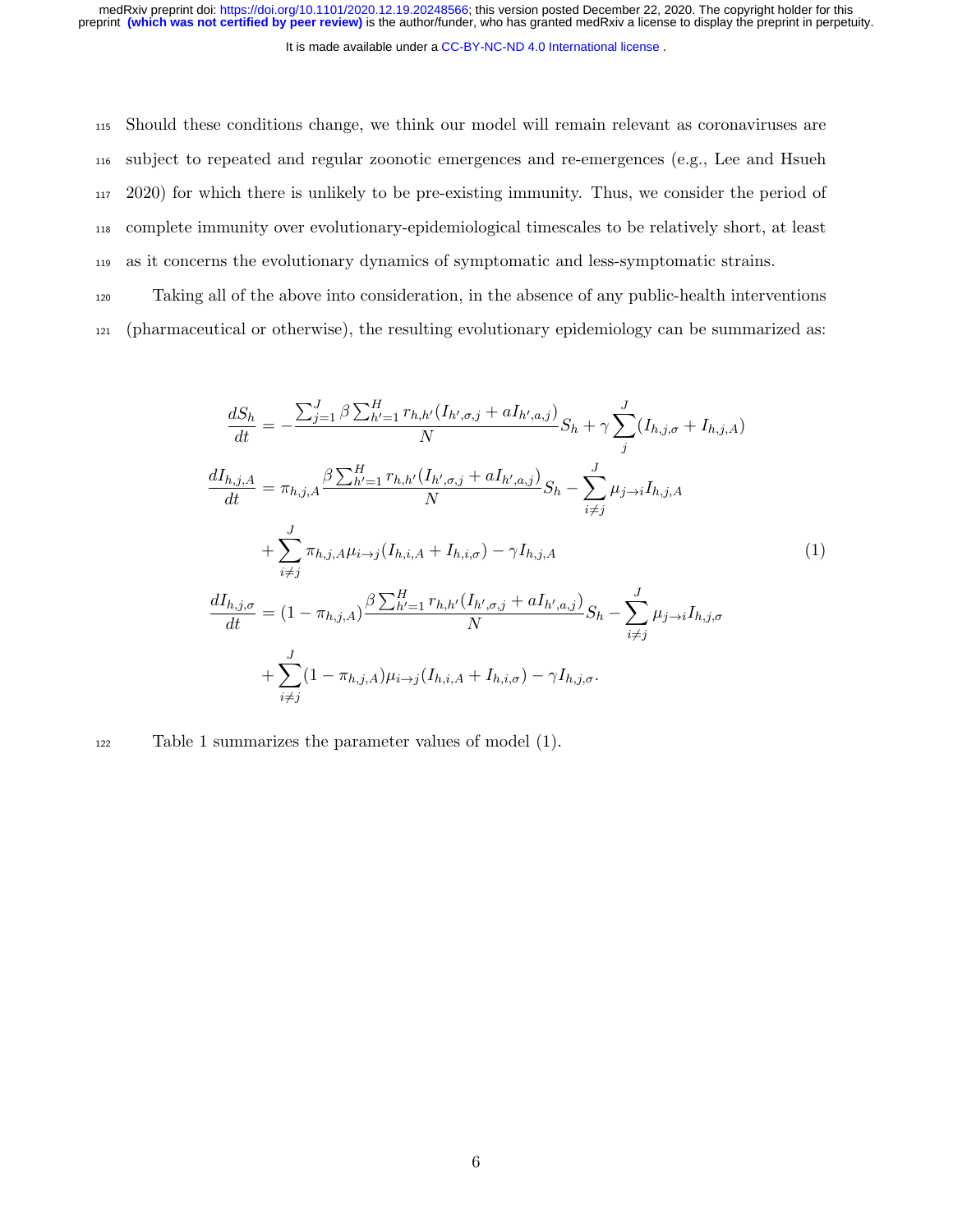medRxiv preprint doi: [https://doi.org/10.1101/2020.12.19.20248566;](https://doi.org/10.1101/2020.12.19.20248566) this version posted December 22, 2020. The copyright holder for this<br>preprint (which was not certified by peer review) is the author/funder, who has grante

It is made available under a CC-BY-NC-ND 4.0 International license.

| Variable         | Interpretation                              | Range                                         | <b>Notes</b>                   |
|------------------|---------------------------------------------|-----------------------------------------------|--------------------------------|
| $S_h$            | Density of hosts of type $h$                |                                               |                                |
| $I_{h,j,A}$      | Density of hosts of type $h$ infectious,    |                                               |                                |
|                  | asymptomatic with viral strain $j$          |                                               |                                |
| $I_{h,j,\sigma}$ | Density of hosts of type $h$ infectious,    |                                               |                                |
|                  | symptomatic with viral strain $j$           |                                               |                                |
| $\cal N$         | Total density of susceptible and infec-     |                                               |                                |
|                  | tious hosts                                 |                                               |                                |
| $\beta$          | Baseline per-capita infection risk          | 0.085                                         | Chaves et al. 2020             |
|                  |                                             | $\cdot$ host <sup>-1</sup> time <sup>-1</sup> |                                |
| $r_{h,h'}$       | Constant of proportionality describing      | $0.01 - 100$                                  | Systematically varied          |
|                  | interactions leading to pathogen trans-     |                                               |                                |
|                  | mission to hosts of type $h$ from hosts of  |                                               |                                |
|                  | type $h'$                                   |                                               |                                |
| $\boldsymbol{a}$ | infectiousness<br>Relative<br>of<br>asymp-  | 0.1                                           | Ferretti<br>2020;<br>al.<br>et |
|                  | tomatic, infectious hosts                   |                                               | Moghadas et al. 2020           |
| $\pi_{h,j,A}$    | Probability that an infection of host       | $0.075 - 0.975$                               | For lower bound, Wilder-       |
|                  | type $h$ by viral strain $j$ becomes asymp- |                                               | Smith et al. 2005; other-      |
|                  | tomatic                                     |                                               | wise, systematically var-      |
|                  |                                             |                                               | ied                            |
| $\mu_{j\to i}$   | Within-host replacement rate of strain      | $10^{-6} \cdot \text{time}^{-1}$              | Okamoto et al. 2019            |
|                  | $j$ to strain $i$                           |                                               |                                |
| $\gamma$         | Per-capita recovery rate                    | $0.033 \cdot \text{time}^{-1}$                | Chaves et al. 2020             |

Table 1

123

<sup>124</sup> Table 1. Variables for the baseline model without any interventions.

## <sup>125</sup> The effect of public health interventions

<sup>126</sup> To model the effect of public health interventions as well as their potential unequal application <sup>127</sup> across host classes on the evolution of viral phenotypes, we focus on two types of interventions <sup>128</sup> currently used. First, we assume that symptomatic individuals can be successfully identified 129 and isolated at a potentially time-varying, per-capita rate  $\theta_{h,j}(t)$  that depends on the host 130 type h and the strain type j with which they are infected. Symptomatic individuals that are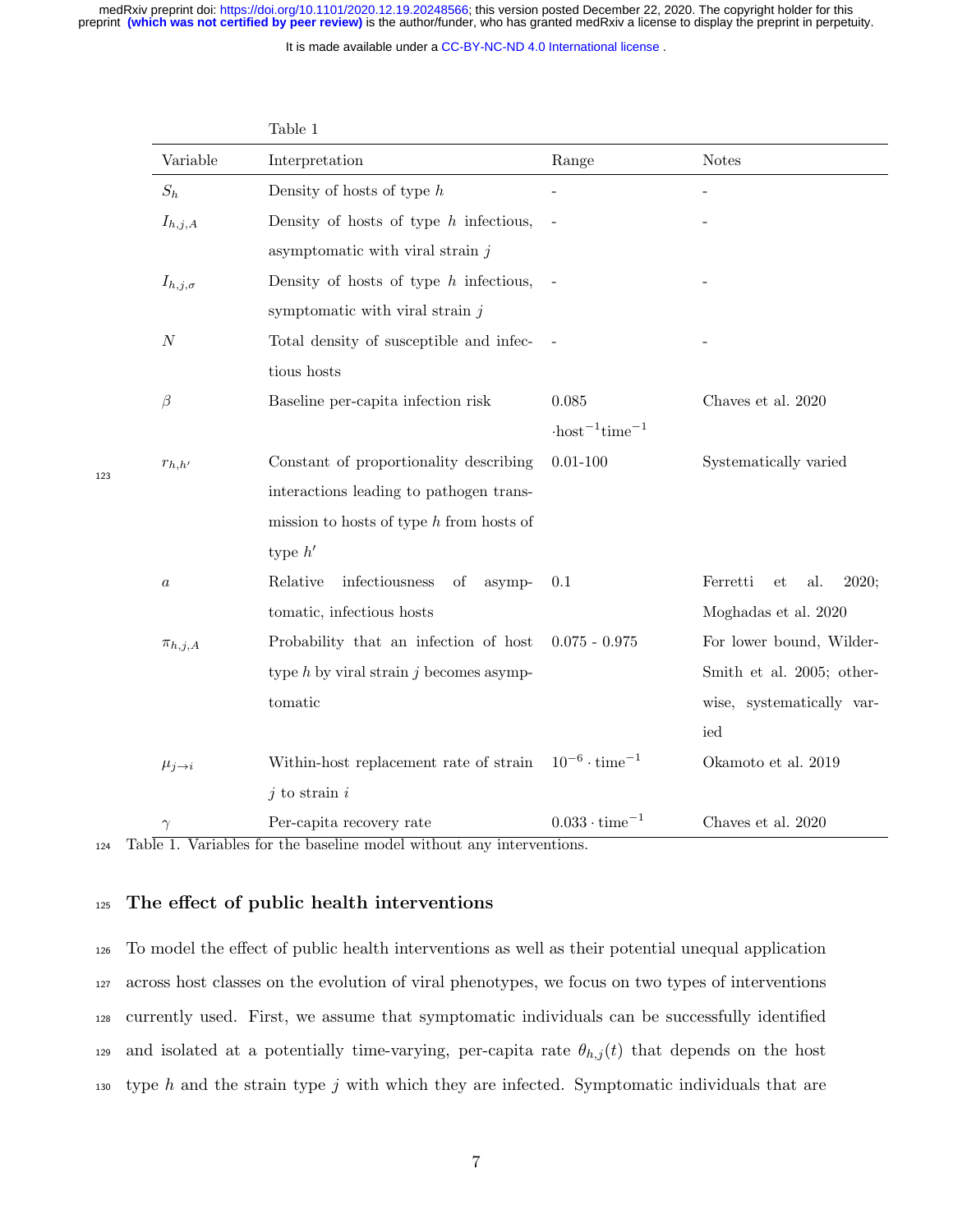It is made available under a CC-BY-NC-ND 4.0 International license.

 isolated are removed from the population of infectious hosts. Because isolated hosts eventually recirculate in the population after recovery, the density of isolated hosts is denoted by  $K_{h,j}$  for 133 isolated hosts of type h infectious with strain j.

 Second, we model the effect of subsequent contact tracing and testing aimed at identifying asymptomatic carriers. We assume that this contact tracing and testing can identify infected, 136 asymptomatic hosts of type h infected with strain j at a potentially time-varying, per-capita 137 rate  $q_{h,j}(t)$ . Once asymptomatic carriers are identified through contact tracing and testing, they are also removed from the population of infectious hosts. As with isolated, symptomatic hosts, these asymptomatic cases are ultimately returned to the population after the infection clears, 140 so we track the density  $Q_{h,j}$  of successfully removed, asymptomatic hosts of type h carrying strain j. To distinguish the removal of asymptomatic and symptomatic hosts, we refer to the removal of asymptomatic hosts following contact tracing and testing as "quarantining", and the 143 removal of symptomatic hosts as "isolation". We use  $v_q$ ,  $v_\theta$  to describe the relative difference in quarantining and isolation efficacy between the two strains  $(q_{h,j}(t)/q_{h,j'}(t))$  and  $\theta_{h,j}(t)/\theta_{h,j'}(t)$ , respectively). Successfully quarantined or isolated hosts do not come into contact with suscep-146 tible and infectious individuals; thus, their densities do not contribute to  $N$ , which, as noted above, we define as the sum of infectious and susceptible hosts. We further treat the testing regime during the decision to isolate or quarantine as sufficiently effective (e.g., Yates et al. 2020; Watson et al. 2020) that the accidental removal of uninfected hosts (i.e., false positives) is negligible.

151 Successfully isolated or quarantined hosts recover at an accelerated rate  $\delta$  that represents, for instance, the effects of administering antiviral drugs (Wang et al. 2020) or the successful management of symptoms (Horby et al. 2020). Because asymptomatic individuals may, po- tentially, be subject to ongoing monitoring, we treat the enhanced per-capita recovery rate of quarantined individuals as comparable to the enhanced per-capita recovery rate of isolated individuals.

 The combined eco-evolutionary dynamics of the interacting hosts and pathogens in the presence of a public health response are given by: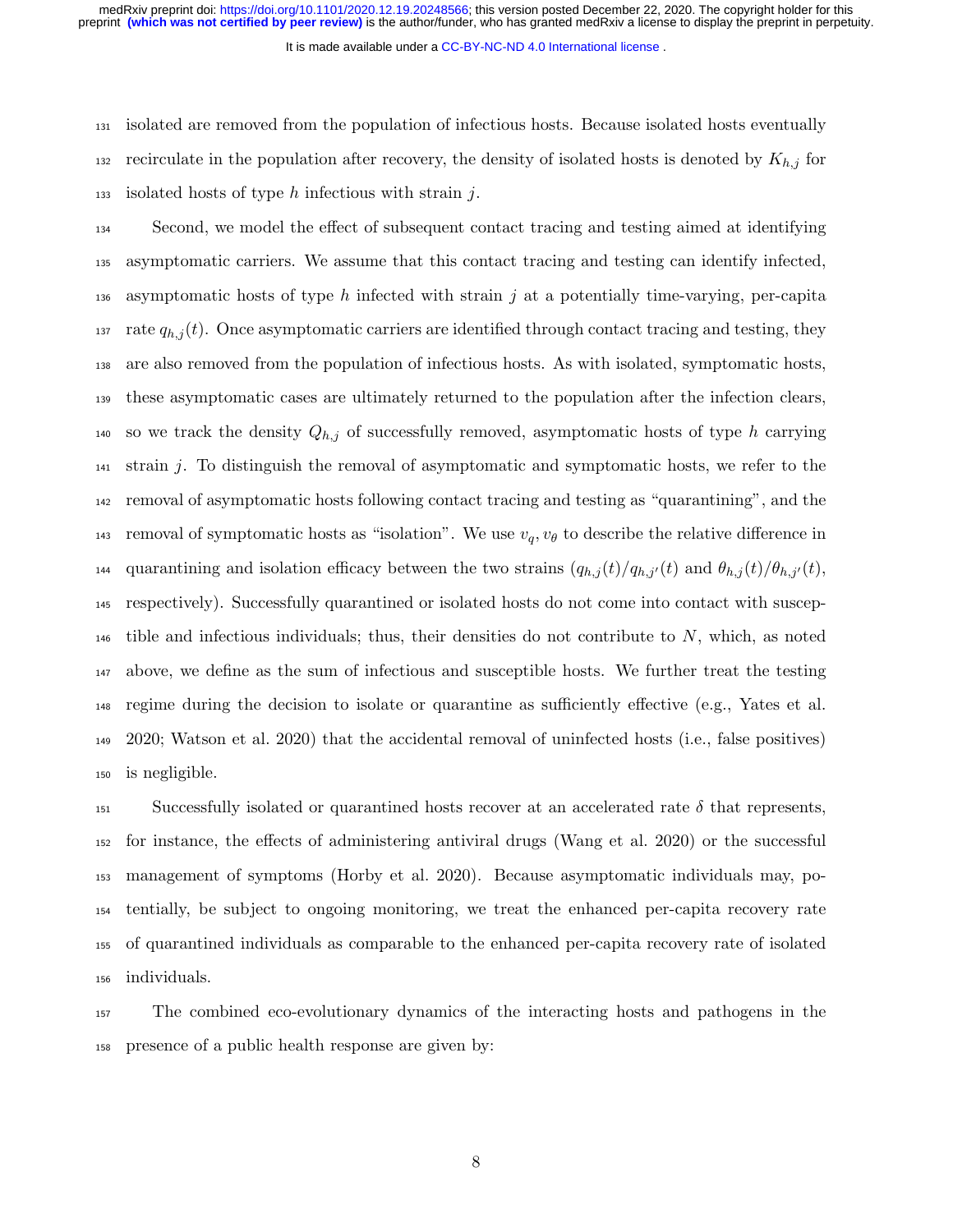It is made available under a CC-BY-NC-ND 4.0 International license.

$$
\frac{dS_h}{dt} = -\frac{\beta \sum_{h'=1}^{H} r_{h,h'} \sum_{j=1}^{J} I_{h',j}}{N} S_h + \gamma \sum_{j}^{J} (I_{h,j,\sigma} + I_{h,j,A} + \delta \sum_{j}^{J} (Q_{h,j} + K_{h,j}))
$$
\n
$$
\frac{dI_{h,j,A}}{dt} = \pi_{h,j,A} \frac{\beta \sum_{h'=1}^{H} r_{h,h'} I_{h',j}}{N} S_h - \sum_{j \neq i}^{J} \mu_{j \to i} I_{h,j,A} - q_{h,j} (t) I_{h,j,A} - \gamma I_{h,j,A}
$$
\n
$$
+ \sum_{j \neq i}^{J} \pi_{h,j,A} \mu_{i \to j} (I_{h,i,A} + I_{h,i,\sigma})
$$
\n
$$
\frac{dI_{h,j,\sigma}}{dt} = (1 - \pi_{h,j,A}) \frac{\beta \sum_{h'=1}^{H} r_{h,h'} I_{h',j}}{N} S_h - \sum_{i \neq j}^{J} \mu_{j \to i} I_{h,j,\sigma} - \theta_{h,j} (t) I_{h,j,\sigma} - \gamma I_{h,j,\sigma}
$$
\n
$$
+ \sum_{i \neq j}^{J} (1 - \pi_{h,j,A}) \mu_{i \to j} (I_{h,i,A} + I_{h,i,\sigma})
$$
\n
$$
\frac{dQ_{h,j}}{dt} = q_{h,j}(t) I_{h,j,A} - \delta \gamma Q_{h,j}
$$
\n
$$
\frac{dK_{h,j}}{dt} = \theta_{h,j}(t) I_{h,j,\sigma} - \delta \gamma K_{h,j}
$$
\n
$$
(2)
$$

159 for pathogen strains  $j = 1, ..., J$  and host types  $h = 1, ..., H$ . We highlight two further points re- garding model (2). First, because successfully quarantined and isolated hosts do not contribute to onward pathogen transmission, we ignore mutation dynamics within successfully isolated or quarantined hosts as those viral mutants cannot spread further. Second, we do not model the effects of public health policies that aim to reduce the supply of susceptible hosts (e.g., mass lock-downs, culling, etc...). This is because we seek to model how interventions based on surveil- lance in the pre-pandemic stage select for different pathogen strains. Thus, here we concern ourselves with evolution that occurs before large-scale public health interventions reducing the density of susceptibles become necessary. Nevertheless, we hasten to add that our model does allow for public health measures aimed at transmission reduction (e.g., by providing access to 169 personal protective equipment): the composite term  $\beta_{j,h}r_{h,h'}$  governing transmission is able to account for such effects. Table 2 summarizes the key parameters added to model (1) in model  $171 \quad (2).$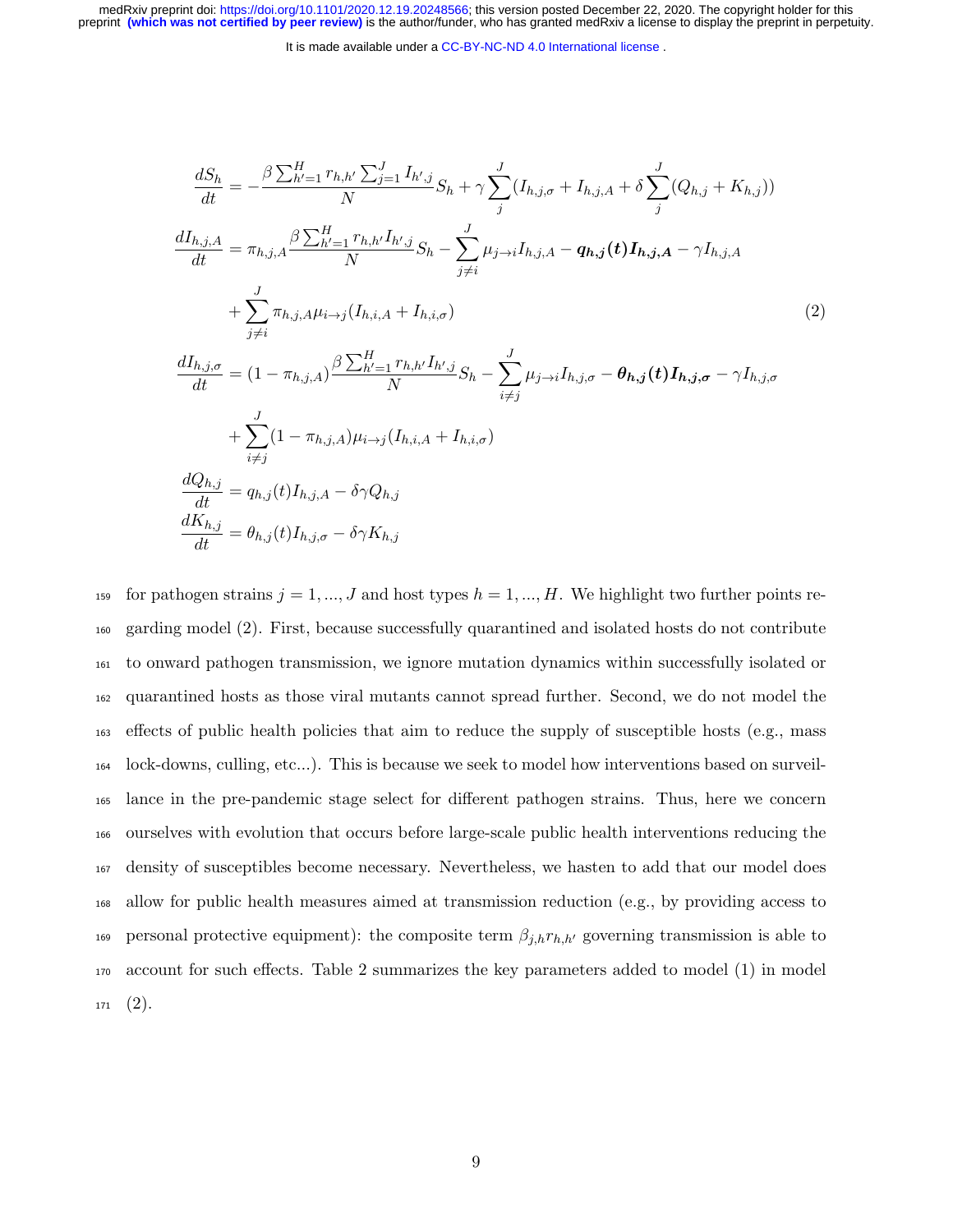It is made available under a CC-BY-NC-ND 4.0 International license.

|                   | Table 2                                    |               |
|-------------------|--------------------------------------------|---------------|
| Variable          | Interpretation                             | Range         |
| $Q_{h,j}$         | Density of quarantined hosts of type $h$   |               |
|                   | infected with viral strain $j$             |               |
| $K_{h,j}$         | Density of isolated hosts of type $h$ in-  |               |
|                   | fected with viral strain $j$               |               |
| $q_{h,j}(t)$      | The efficacy of quarantining asymp-        | $0.0001 - 1$  |
|                   | to the infections of hosts of type $h$ by  |               |
|                   | viruses of type $j$                        |               |
| $\theta_{h,j}(t)$ | The efficacy of isolating asymptomatic     | $0.0001 - 1$  |
|                   | infections of hosts of type $h$ by viruses |               |
|                   | of type $j$                                |               |
| $\upsilon$ .      | The relative ability to successfully       | $0.0001 - 1$  |
|                   | identify and remove symptomatic and        |               |
|                   | asymptomatic infections involving the      |               |
|                   | novel virus                                |               |
| $\delta$          | The accelerated recovery of quaran-        | $0.05 - 0.85$ |
|                   | tined or isolated hosts                    |               |

172

<sup>173</sup> Table 2. Additional variables used to model public health interventions.

### <sup>174</sup> Model Analyses

 We explore how public health interventions and differences between host classes drive the evolu- tionary emergence of asymptomatic strains of SARS-coronaviruses. We focus on two scenarios. We begin by examining the scenario where an ongoing, background surveillance effort leads to generally constant, host-class and virus-strain specific quarantining and isolation efforts over 179 time (i.e.,  $q_{h,j}(t) \approx q_{h,j}$  and  $\theta_h(t) \approx \theta_{h,j}$ ). We then assess the effects of reactive surveillance efforts, in which the quarantining and isolation efforts depend on the prevalence of symptomatic <sup>181</sup> infections  $P_{\sigma}(t) = \frac{1}{N(t)} \sum_{j=1}^{J} \sum_{h=1}^{H} I_{h,j,\sigma}(t)$ . Because infection prevalence is time-varying, under 182 this scenario,  $q_{h,j}(t) = q_{h,j} P(t)$  and  $\theta_{h,j}(t) = \theta_{h,j} P(t)$ . We assume that, over the evolution- ary timescales we consider, the ability of public health responses to respond to prevalence is effectively instantaneous.

<sup>185</sup> Because of the high-dimensionality of model (2), we focus our analyses on numerical ex-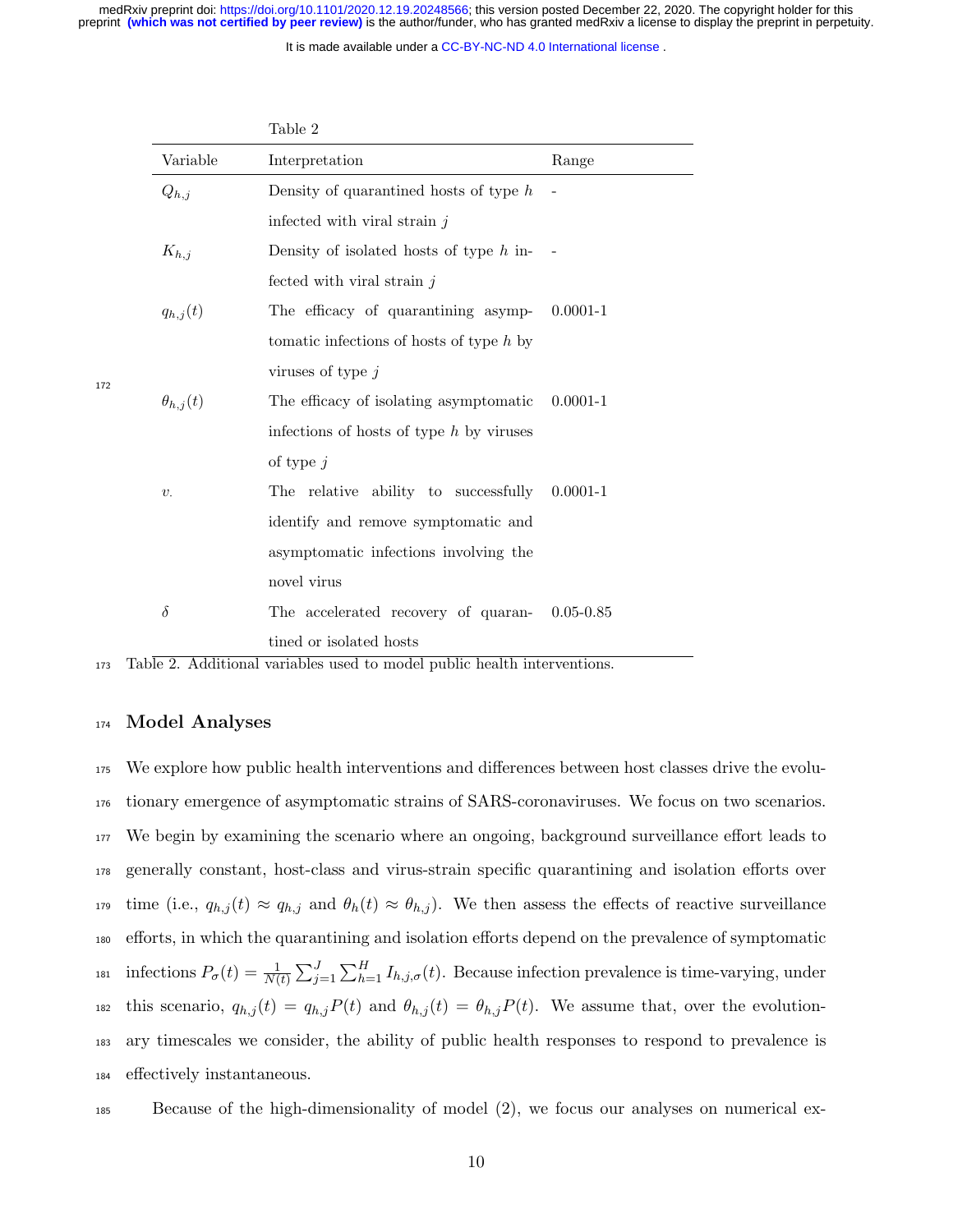It is made available under a CC-BY-NC-ND 4.0 International license.

 plorations; even the relatively simpler baseline model (1) did not lend itself to ready algebraic or analytic characterization. Tables 1-2 summarize the numerical range of parameter values used. Additionally, to facilitate biological interpretation, we present results for two pathogen strains - an ancestral strain and a novel, less-symptomatic strain, systematically varying the extent to which infection by the novel strain is likely to be asymptomatic. All numerical anal- yses are conducted using the function lsoda from the package deSolve in R (Soetaert et al. ), with absolute error tolerance set at  $10^{-50}$ . We initialized our analyses with a total  $\mu$ <sub>193</sub> host population density of  $10^6$  individuals per unit area, with a ten-to-one ratio of vulnera- ble to resilient hosts. Epidemics in all analyses are seeded with a single infectious individual with the ancestral, symptomatic strain. All code used in the analysis is accessible on github (https://github.com/kewok/AsymptomaticEvolution) and is released under the GNU Pub-lic License v3 (Stallman 2007).

## Results

 We highlight results showing how the efficacy of public health interventions and their hetero- geneous application to distinct host classes drives the evolution and spread of asymptomatic coronaviruses. In the context of public health, the prevalence of infection by the novel strain is <sup>202</sup> of greater concern than the frequency of the asymptomatic virus in the viral population *per se*. Thus, we illustrate our results using the long-term prevalence of hosts infected with the evolved, asymptomatic strain to characterize the joint evolutionary and epidemiological predictions. In the comparisons that follow, we distinguish between a baseline isolation efficacy and a baseline efficacy of contact-tracing followed by quarantining for the ancestral strain, and the effectiveness of isolation and contact tracing followed by quarantining for the derived, more asymptomatic strain. We also compare the effects of increased infection risk and reduced efficacy for the vulnerable host class.

## Scenario 1: Constant effort for public health interventions

 When isolation and contact-tracing followed by quarantine (hereafter "quarantining") are car-212 ried out at a constant rate  $(q_{h,j}(t) = q_{h,j}$  and  $\theta_{h,j}(t) = \theta_{h,j}$ , a wide range of qualitatively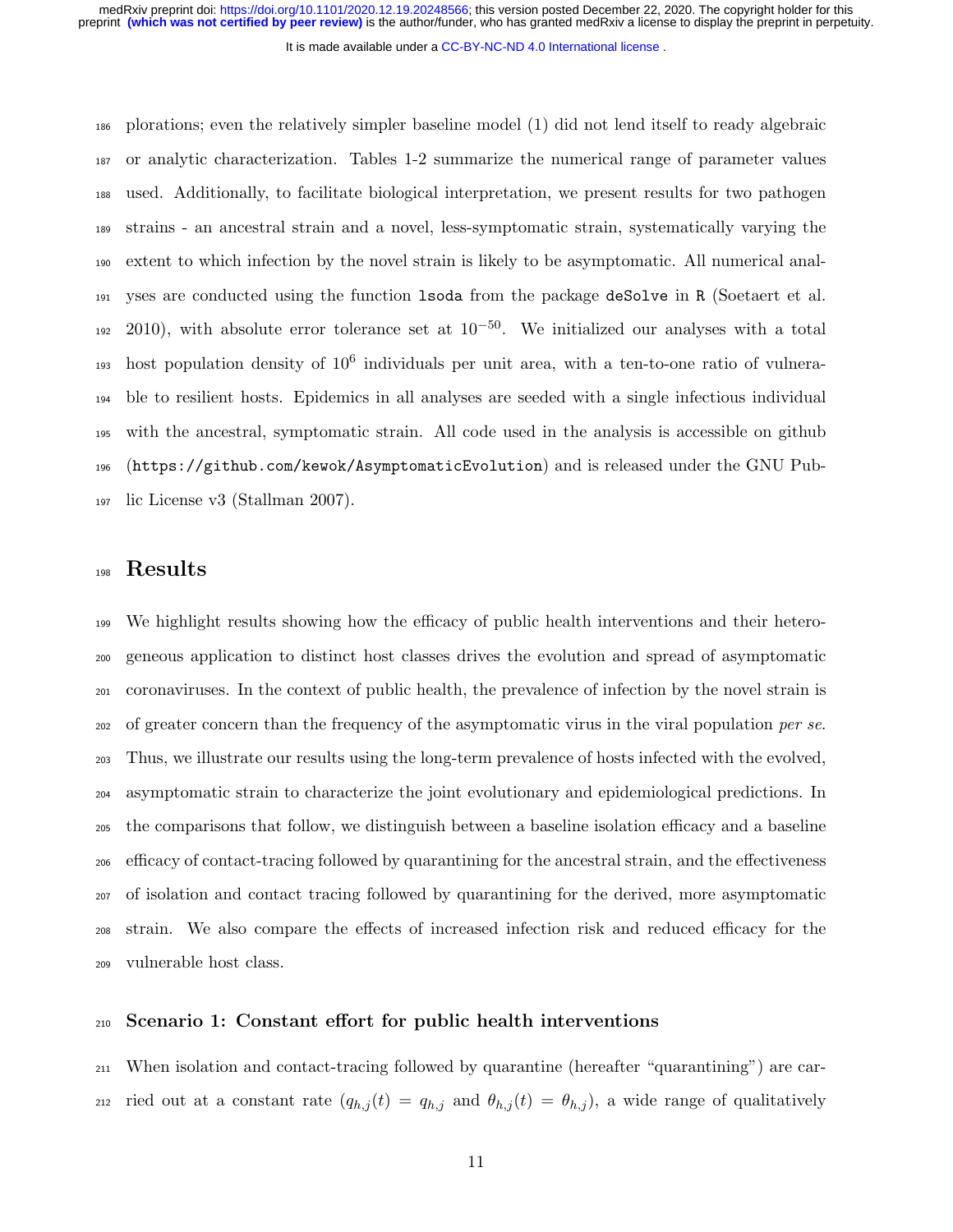It is made available under a CC-BY-NC-ND 4.0 International license.

 distinct evolutionary outcomes result (Fig. 1). Generally, increasing isolation effort selects for a novel strain to spread in the host population, until the isolation efficacy is sufficiently high that disease control occurs before an asymptomatic mutant can evolve. Exceptions are Fig. 1J and scenarios resulting in complete suppression or prevalences of 100% across the entire parameter space (not shown in Fig 1).

 Across the parameter space we explore, a critical distinguishing feature among the range of dynamical behaviors is whether the interaction between isolation and quarantine effort promotes the evolution and spread of the novel, more asymptomatic virus. The evolutionary consequences of isolation can, in some cases, occur largely irrespective of the quarantine effort (e.g., Figs. 1A, 1D, 1G, 1H, 1O). When quarantining also affects viral evolution and spread, we find increasing quarantine efforts can have divergent effects. At times, increased removal of symptomatic hosts selects for an asymptomatic strain, but this can be mitigated by more effective quarantining. For instance, Figs. 1B-C, 1J-L and 1P show how even at levels of isolation effort selecting for an asymptomatic strain, effective quarantining can mitigate the spread of the evolved virus (cooler colors in upper regions of those panels). By contrast, Figs. 1E-F, 1I and 1M-N illustrate the opposite effect: higher quarantining efforts interact with levels of isolation that select for asymptomatic viruses to drive high prevalence. Even within the latter scenarios, the joint effects of isolation and quarantining are not always consistent. For instance, Figs. 1E-1F and 1N show how the interaction between high quarantine levels and isolation diminishes as isolation efficacy increases.

 Supplementary Tables S3 and S4 systematically group all the scenarios we analyzed into each of these qualitative long-term patterns based on direct visual inspection of all parameter combinations. Supplementary Table S3 categorizes the effects for the case where the two host classes receive disparate public health intervention efforts; Supplementary Table S4 evaluates the conditions when the two host classes receive comparable public health intervention efforts. A comparison of scenarios in Supplementary Table S3 reveals how the ability to detect asymptomatic cases can be a major driver of the distinctions highlighted above. Indeed, the differing effects of increasing quarantine effort arise because, like isolation effort, it is ultimately intermediate levels of quarantining that select for the emergence and spread of an asymptomatic variant. In our model, the net quarantine effort for the novel virus is a composite of the ability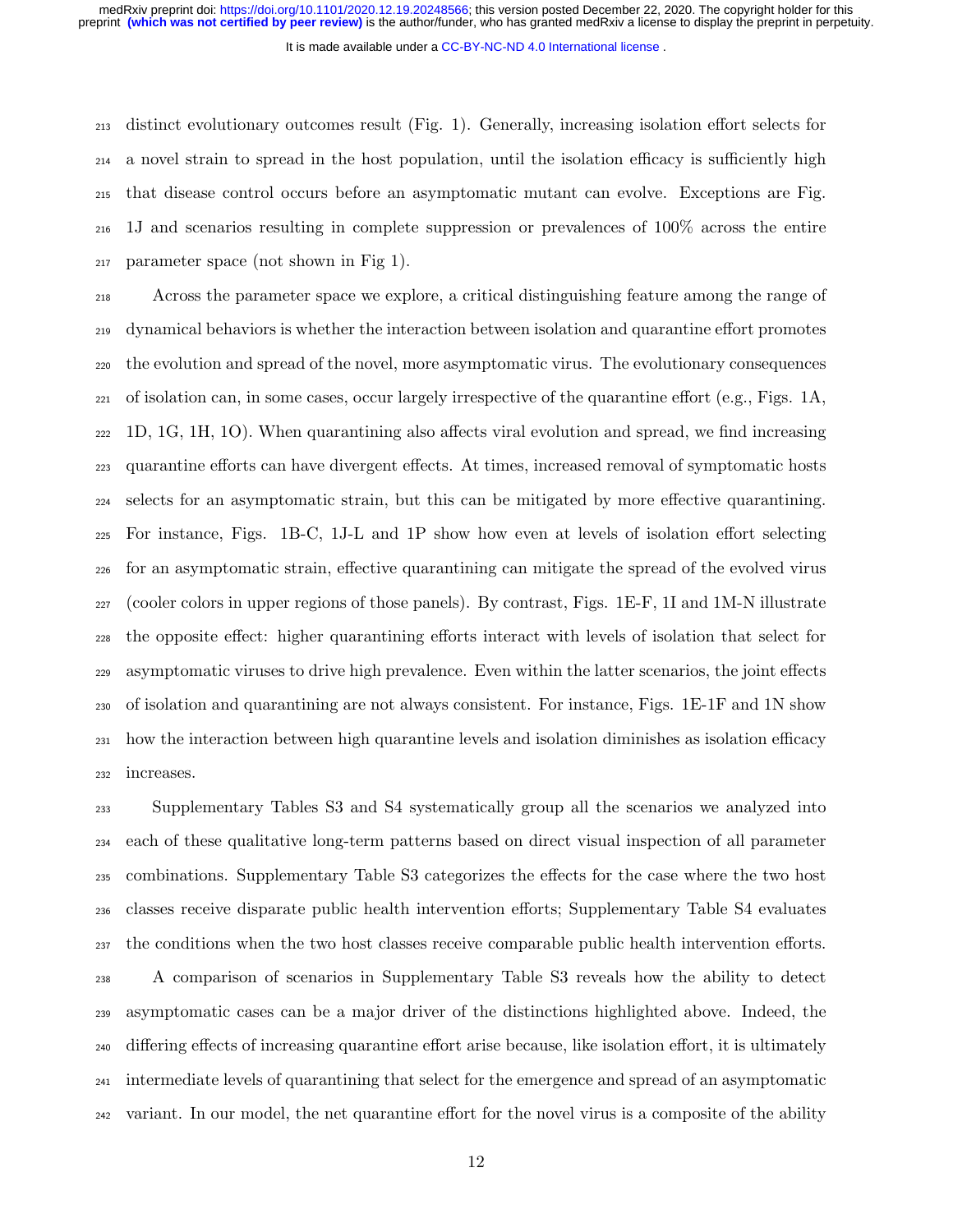It is made available under a CC-BY-NC-ND 4.0 International license.

 to detect asymptomatic hosts infected with either strain, and a baseline quarantine effort. Thus, whether increasing quarantining selects for an asymptomatic virus critically depends upon the ability to detect asymptomatic infections. Comparing Fig. 1C to Fig. 1F illustrates how an ability to detect asymptomatic infections shifts the evolutionary effects of quarantining. When  $_{247}$  the ability to detect asymptomatic infections is limited (Fig. 1F), higher quarantining efforts promote the evolution and spread of an asymptomatic strain. Yet as the ability to detect asymptomatic infections improves (Fig. 1C), increasing quarantining efforts can successfully suppress the asymptomatic strain.

 A further driver of the qualitative differences is the transmission risk for the resilient host (Table S3). Because these hosts are likelier to be the target of strong public health interventions, increased transmission in this host class can result in greater selection on the asymptomatic strain, until sufficiently high isolation efforts in this host class facilitate successful disease sup- pression. Supplementary Table S3 again illustrates how this outcome depends on whether there is a reasonable prospect of identifying asymptomatic mutant infections.

 Finally, in addition to public health interventions and host heterogeneities, the probability  $(\pi_{h,j,A})$  that infections from the evolved strain are asymptomatic also mediates the nature of how quarantine and isolation effort interact to drive the evolution and spread of the asymptomatic virus. For instance, when the ability to detect asymptomatic cases is low, as the evolved virus becomes increasingly asymptomatic (particularly towards the resilient host), the effect of increasing quarantine efforts changes from successful suppression to facilitating the evolution of the asymptomatic strain at intermediate isolation efforts (Supplementary Table S3). This shift occurs because strains that cause more asymptomatic infections are harder to suppress even when quarantine efforts are high, whereas viruses less likely to cause asymptomatic infections are more readily controlled by increasing quarantine efforts. Once more, we see how these effects are magnified when the probability of being asymptomatic is high for resilient hosts, because the resilient host is also likelier to be subject to increased isolation and quarantine efforts.

 These results thusfar characterize the evolutionary and epidemiological consequences of host heterogeneities in public health responses. When there is a more even application of isolation and quarantining across host classes (so that  $q_{h,j} = q_{h',j}, h \neq h'$ ), a somewhat different pattern emerges. In general, we find that more uniformity in transmission risk and isolation and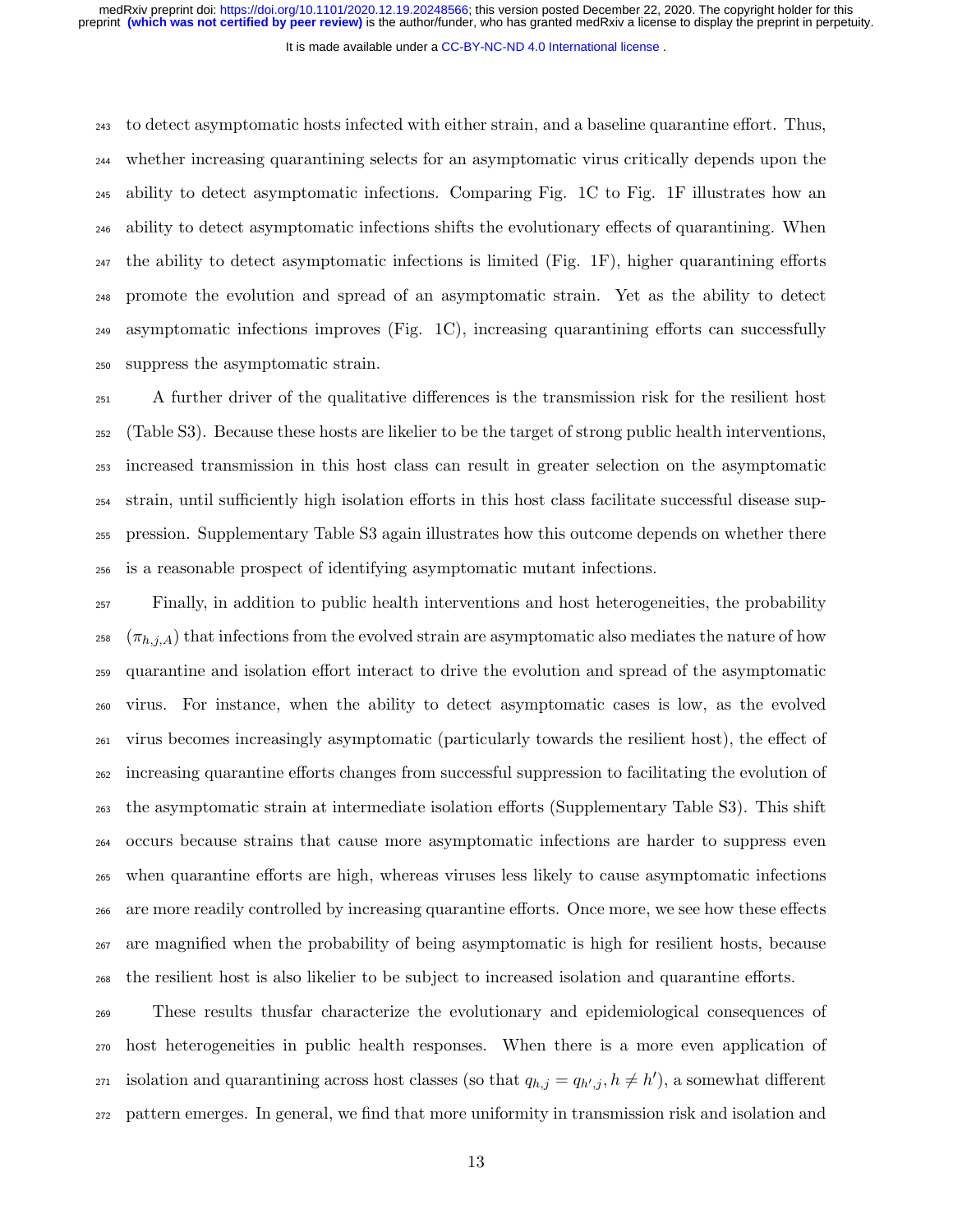It is made available under a CC-BY-NC-ND 4.0 International license.

 quarantining efforts between vulnerable and resilient hosts usually reduces the prevalence of the more asymptomatic virus (Fig. 2A-C and 2D-F). An exception is when isolation efforts are very low but disease suppression otherwise results (Fig 2G-I). In this scenario, very modest isolation efforts prevent the evolutionary emergence of the asymptomatic strain when the public health response is unequal (Fig. 2G), but can result in selective pressure for the more asymptomatic strain when public health responses and transmission risk are more even across host classes (Fig. 2I-H).

 Supplementary Table S4 summarizes the conditions under which the distinct evolutionary outcomes identified in Fig. 1 result when both host types are subject to the same extent of isolation and quarantining. A key result is that as a generality, even modest levels of isolation can prevent the evolution and spread of the novel virus. Improved detection of symptomatic infections by the evolved virus readily causes suppression (Supplementary Table S4). Even when the ability to detect such symptomatic infections is more limited, modest isolation efforts can help limit the spread of the more asymptomatic, novel strain, with high isolation facilitating disease suppression. Still, if the ability to detect asymptomatic infections is low, there is potentially more potential for quarantining and isolation to drive infections by the novel virus. This is especially the case when there is a high transmission risk to the resilient host class, as well as a lower probability that infections by the evolved strain are asymptomatic (Supplementary Table S4 and Figs. 2A-C).

### Scenario 2: Intervention efforts reflect prevalence of symptomatic infections

 As was the case for when isolation and quarantine efforts are constant through time, model (2) predicts several qualitatively distinct evolutionary outcomes when these efforts respond to the prevalence of symptomatic hosts (Fig. 3). First, above a certain isolation efficacy, most infections are with the novel strain, with the prevalence of such infections potentially depending on the quarantine efficacy (Fig 3A-3D). In contrast to a common case with constant control, when control effort tracks symptomatic infections, we find increasing public health responses can prove counter productive; higher removal efforts ultimately select for the asymptomatic strain, which subsequently spreads to high prevalence.

A second class of possible dynamic behavior results when higher isolation efforts either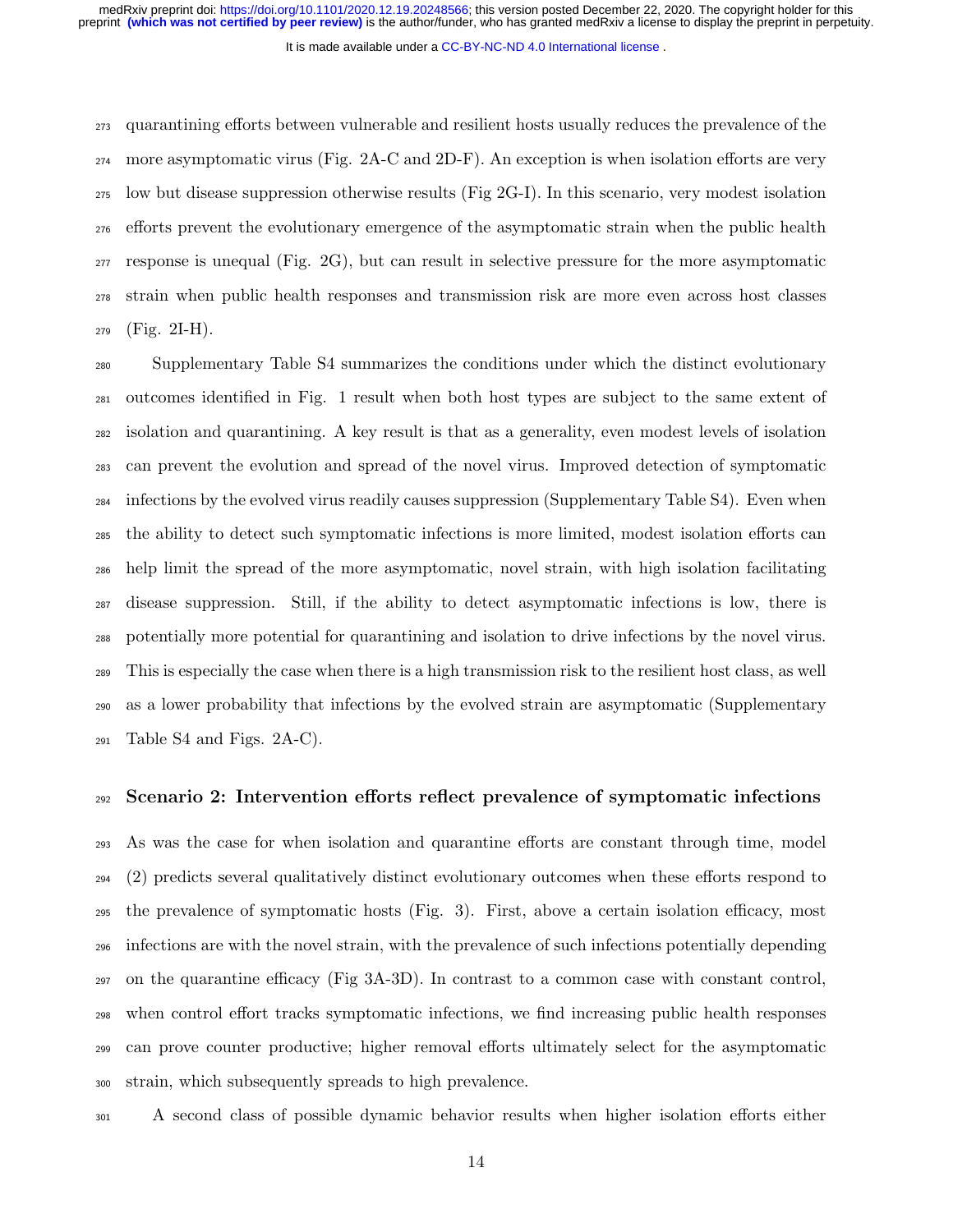It is made available under a CC-BY-NC-ND 4.0 International license.

 facilitate suppressing the evolution and spread of the asymptomatic strain, particularly as quarantine effort decreases (Fig 3E-3F). Finally, although very subtle, in some cases modest to intermediate levels of isolation coupled with low quarantining modestly reduced the prevalence of the novel strain (Fig. 3G), while in others increasing isolation efforts are what reduced the strain's prevalence (Fig. 3H).

 Supplementary Tables S5-S6 characterize the key processes driving these qualitatively dis- tinct eco-evolutionary predictions. A key result is that in comparison to the case where inter- vention efforts are constant through time, the qualitative differences in dynamical behaviors are driven much more by the detection ability of the novel strain rather than by different likelihoods of the novel virus causing asymptomatic infections.

 One important result is that unlike in the case where intervention efforts are constant, high isolation efforts coupled with low quarantine efficacy most readily promote the emergence of the novel strain when the detection of asymptomatic and symptomatic infections are both high. When intervention intensity tracks the prevalence of symptomatic infections, the more symptomatic strain is quite readily removed as isolation efforts increase, and as quarantine efforts are relaxed following a reduction in the prevalence of symptomatic infections, the novel virus can then escape suppression. This outcome stands in contrast to what we found when intervention efforts were constant, in which pathogen suppression often occurred when the ability to detect asymptomatic and symptomatic infections by the evolved virus were high (Supplementary Tables S3-S4).

 A somewhat different pattern emerges when most asymptomatic infections by the novel viral strain go undetected. Under this scenario, even if the detection of symptomatic infections is high, greater quarantine effort can still promote the evolution and spread of the more asymp- tomatic strain (Supplementary Table S5). Thus, the qualitative trend is somewhat akin to the case when intervention efforts were constant. Because quarantining efficacy is a composite of quarantining effort and the ability to detect asymptomatic cases, these results highlight how it is at intermediate levels of removing asymptomatic hosts via quarantining that results in the novel virus spreading to high prevalence. When the ability to detect and remove asymptomatic infections is high, then coupled with high isolation efforts this can facilitate disease eradication. When the ability to similarly quarantine asymptomatic infections is very low, this reduces the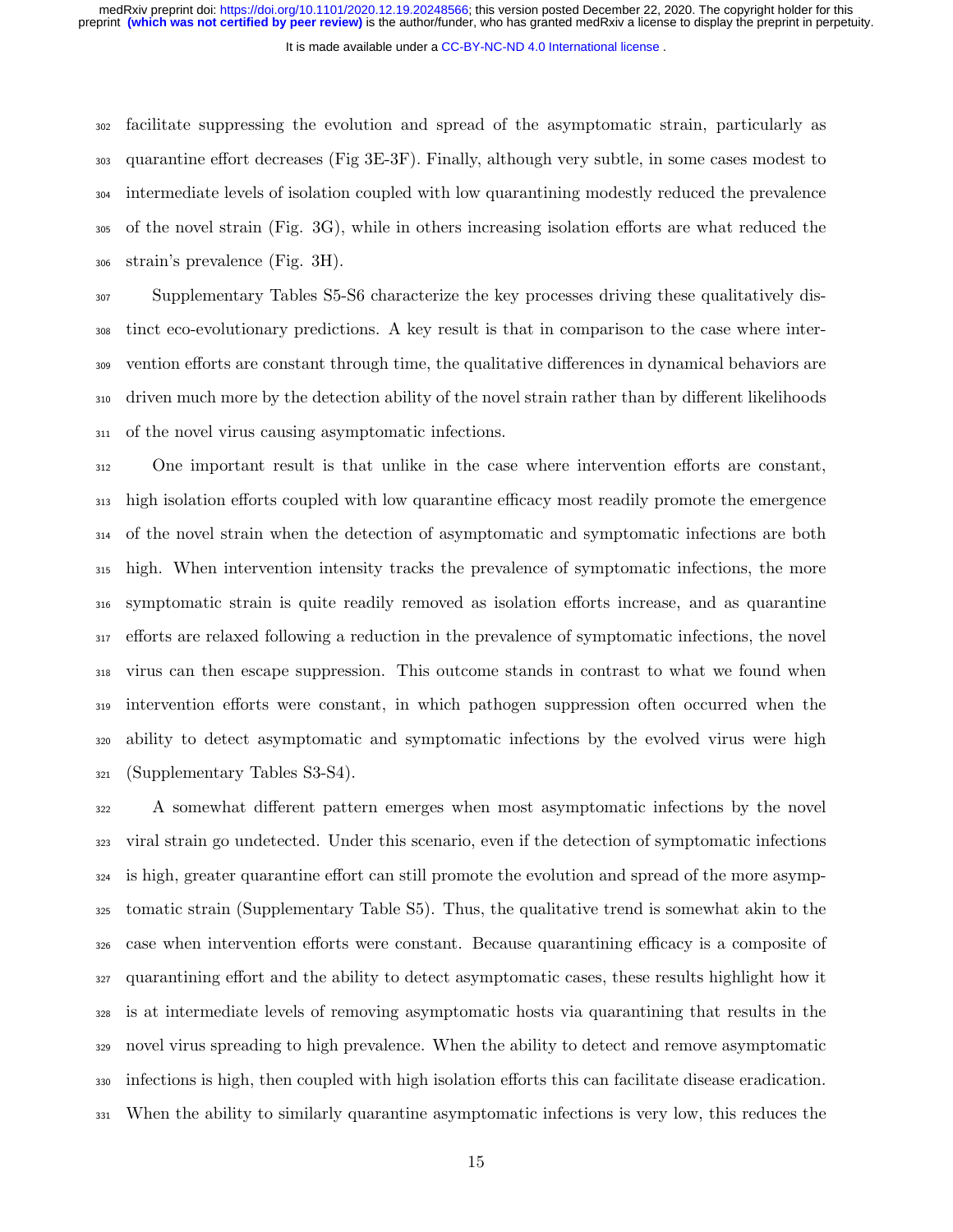It is made available under a CC-BY-NC-ND 4.0 International license.

relative selective advantage for more asymptomatic viruses.

 We further find conditions under which greater equality between host classes in public health responses diffuse selection pressure for the asymptomatic strain (Figure 4A-B, 4E and Supplementary Table S6). This contrasts to the case when the intensity of public health in- terventions is constant through time. The discrepancy arises because when intervention efforts track symptomatic cases, selection for being asymptomatic is low when infection rates are low. When infection rates are low, even symptomatic infections are not removed efficiently from the system. This relaxes selection pressure against the symptomatic strain. This relaxed selection pressure, in turn, prevents the asymptomatic strain from increasing to high frequency.

<sup>341</sup> At the same time, in some cases even quite low isolation efforts can induce the evolution and spread of the more asymptomatic virus, with quarantine effort having little effect (Fig. 4C-D). This outcome mirrors the results for the constant control effort case characterized in, e.g., Fig. (2I). We find this to especially be the case if most infections are of the more common, vulnerable host class that experiences lower isolation and quarantine efficacy. When the intensity of public health intervention is even, a higher infection risk for the vulnerable host class can amplify selection pressure for the more asymptomatic strain. Indeed, increasing the ability to detect infections of the vulnerable host class selects for the novel virus when there is enhanced infection risk among the vulnerable host class (Supplementary Table S6). When infection risks are more even across host classes, improving isolation and quarantine efforts for the vulnerable host class reduces selection for the more asymptomatic strain (Supplementary Table S6).

## 352 Discussion

 Because many emerging zoonotic pathogens lack effective prophylactics or treatment, the iden- tification and removal of infectious individuals remains the primary control strategy (Eames and Keeling 2003; Bird and Mazet 2018). When epidemiological monitoring fails to detect asymptomatic carriers, the pathogens they harbor are able to spread with less friction through the host population. By contrast, potentially symptomatic lineages are subject to detection and, through contact-tracing even asymptomatic infections are identified quarantined, thereby pruning that particular viral lineage.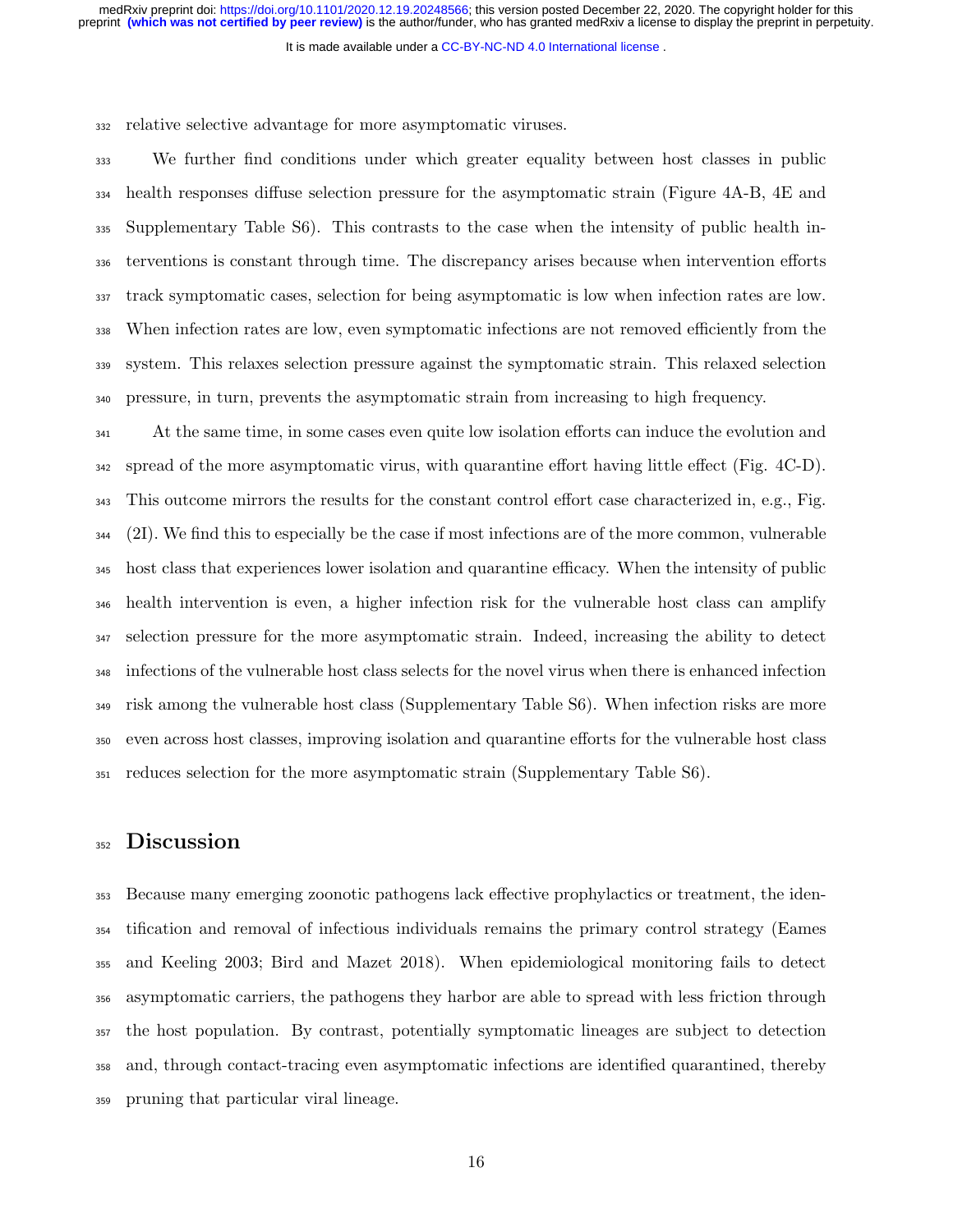It is made available under a CC-BY-NC-ND 4.0 International license.

 Our model analyses using SARS-Coronoviruses as a case study illustrates how reliance on symptoms-driven reporting and control, however well-meaning, can ultimately shift the pathogen's fitness landscape to select for pandemic strains. We show that such selection for an asymptomatic pathogen is often most acute when isolation and quarantine efforts are intense, but fall short of complete disease suppression. Our comparative analyses further indicate that when host removal depends on the prevalence of symptomatic infections, even very high levels of isolation effort can facilitate the emergence and extensive spread of more asymptomatic strains.

 One implication is that although most public health responses to emerging zoonotic pathogens are necessarily reactive, an anticipatory approach to case identification may be necessary for highly infectious pathogens such as coronaviruses known to cause asymptomatic infections. For instance, routine, widespread randomized metagenomic surveys of known and suspected reser- voirs would more closely approximate the "constant intervention efforts" scenario we model. Our results indicate, however, that such efforts need to be quite effective to prevent the emer- gence of asymptomatic viruses. Whether anticipatory control measures such as these are real-istic given constraints on public health budgets remains an open question (Waitzkin 2018).

 We further highlighted the critical role host heterogeneity plays in driving the evolutionary consequences of isolation and quarantining symptomatic individuals. By definition, emerging zoonotic pathogens navigate a heterogenous landscape of hosts, and even after evolving to cir- culate in humans, social differences result in distinct intervention efficacies and transmission chains (Levins 1995; Szreter and Woolcock 2004; Wallace et al. 2015; Dzingirai et al. 2017a). These differences imply that selection pressures experienced by pathogens is variable, and our results show how such variable selection can promote the evolution and spread of more asymp-tomatic viruses.

 We find in general that implementing isolation and quarantine evenly across host classes can facilitate disease suppression and thereby reduce selection for more asymptomatic viruses. However, reducing disparities among host classes can also increase overall selection pressure against more symptomatic strains in some cases. For instance, when isolation and quarantine efficacy just low enough to permit the suppression of a more asymptomatic virus by a less asymptomatic virus, evenly carrying out isolation or quarantining efforts across host classes can occasionally shift the balance to promote the spread of the more asymptomatic virus.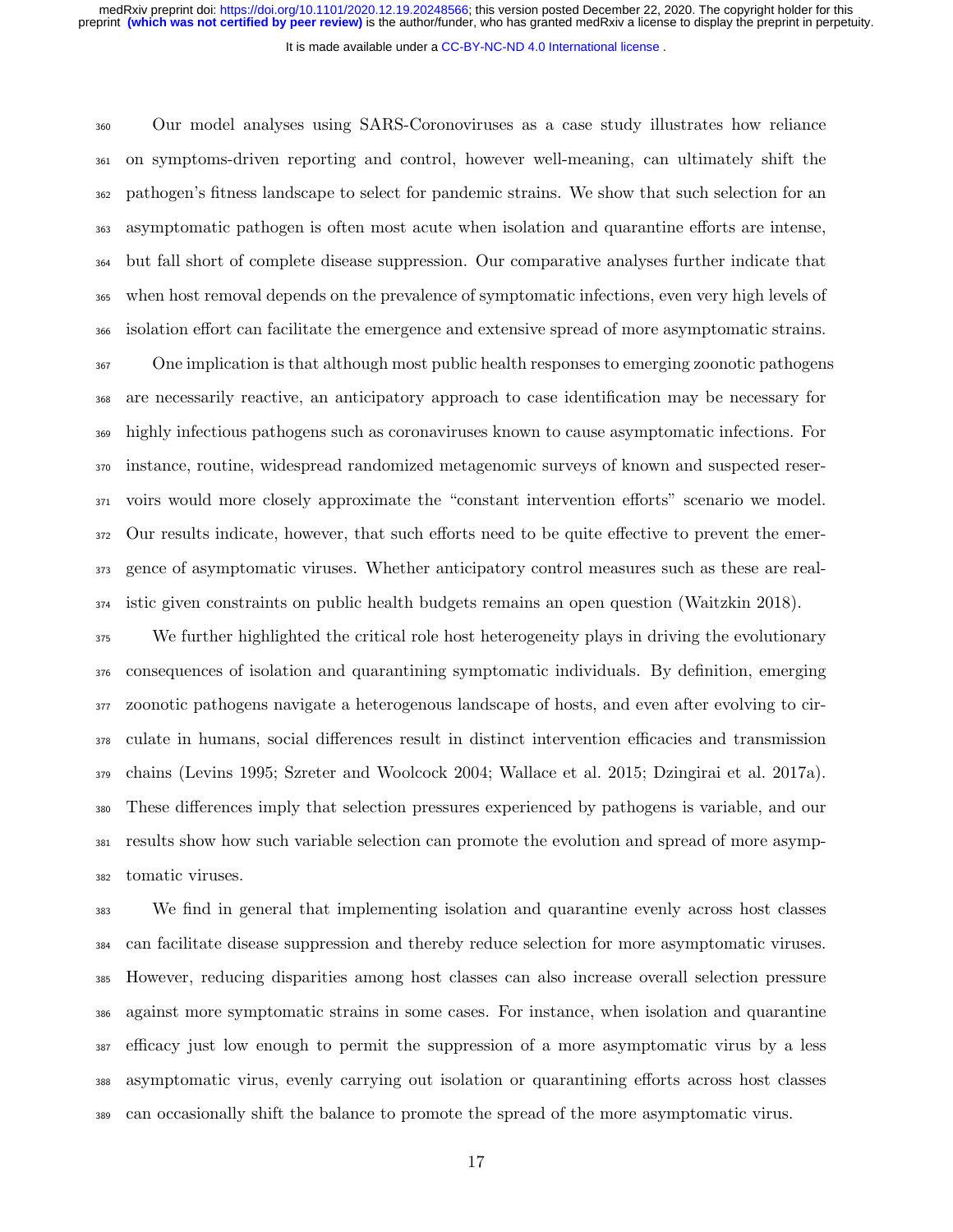It is made available under a CC-BY-NC-ND 4.0 International license.

 One dimension of host heterogeneity that had a slightly counter-intuitive effect was when transmission risk was more even across host classes, this in fact promoted suppression. We found that at least in some cases, increasing transmission for the resilient host operates, to some degree, in a manner analogous to the dilution effect, in which viral infections of hosts that cannot transmit the pathogen slow the epidemic (e.g., Roberts and Heesterbeek 2018). When resilient hosts are likelier to be successfully identified and removed from the population of infectious hosts, the ability of isolation and quarantine to suppress the disease becomes more apparent when these hosts are more likely to get infected. One consequence of this is that when resilient hosts, who are likelier to be successfully identified and removed if infected, are less likely to be exposed to the pathogen, then this can create conditions conducive the evolution and spread of a more asymptomatic strain. Thus, evening transmission risk across host classes may be one strategy for disease control when infections in some hosts are likelier to be removed from the population.

 By design, but also due to limitations in the data, our numerical analyses surveyed a wide segment of parameter space. Given the frequency with which a more asymptomatic coronavirus emerged and spread in our simulations, as well as the distinct qualitative outcomes of the role of isolation and quarantine efforts, we highlight the need for better measurements of key quan- tities. A case in point is the degree to which mutations enable viruses to cause asymptomatic infections. Because selection against symptomatic strains involves a reciprocal interplay be- tween epidemiological and evolutionary processes, the evolution and spread of the novel strain at times depended on the probability that infection with the novel virus is asymptomatic. Thus, any intervention measure aimed at preventing the emergence of an asymptomatic strain must take into account the viral genotype-phenotype map. To be sure, whether a virus causes symp- toms also depends heavily on the host's biology. Nevertheless, in light of our results, given the growing capacity to characterize large amounts of viral sequence variation, explaining how this variability drives the propensity of viral infections to be symptomatic (such as Korber et al. 2020) seems particularly warranted.

<sup>417</sup> In conclusion, our analyses show how the evolution and spread of asymptomatic viruses is driven by a reciprocal interplay between public health intervention measures and prevailing host population structure, on the one hand, and the nature of the host-pathogen interaction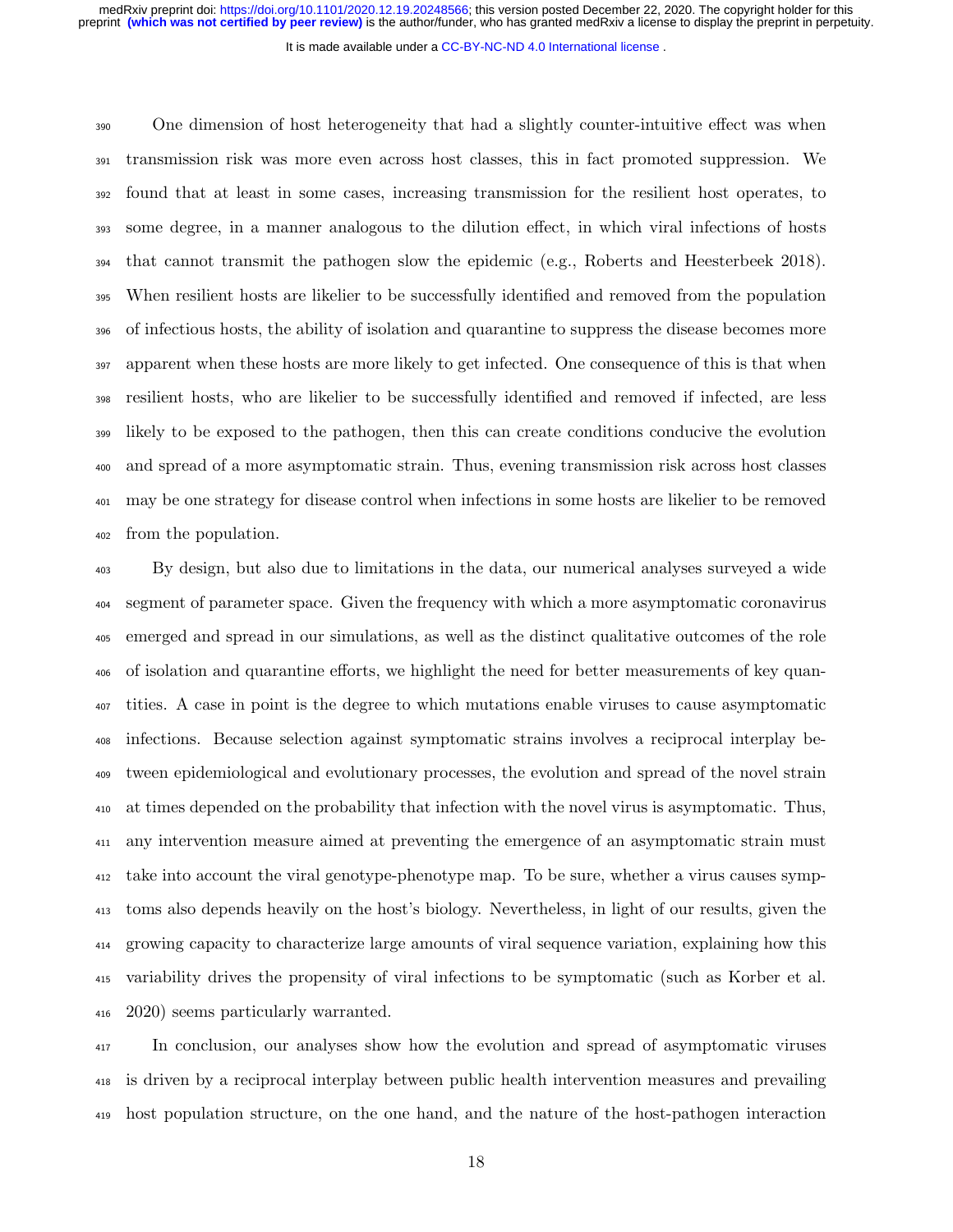It is made available under a CC-BY-NC-ND 4.0 International license.

 at the level of individual hosts on the other. We think our results also have implications for endemic pathogens. Several other major human pathogens (dengue, Methicillin-resistant Staphylococcus aureus) similarly lack effective and widespread prophylactics or treatment. In light of our conclusions, we urge epidemiological monitoring efforts to seriously consider un- dertaking randomized testing to avoid inadvertently creating a surveillance regime that selects for more asymptomatic strains, and to do so in a way that is consistent across host classes. Our investigation provides a critical first step towards providing quantitative guidance for de- termining evolutionarily appropriate levels of interventions for coronaviruses and other highly transmissible pathogens.

# Acknowledgments

The authors would like to thank P. Turner for valuable comments on an earlier version of this manuscript.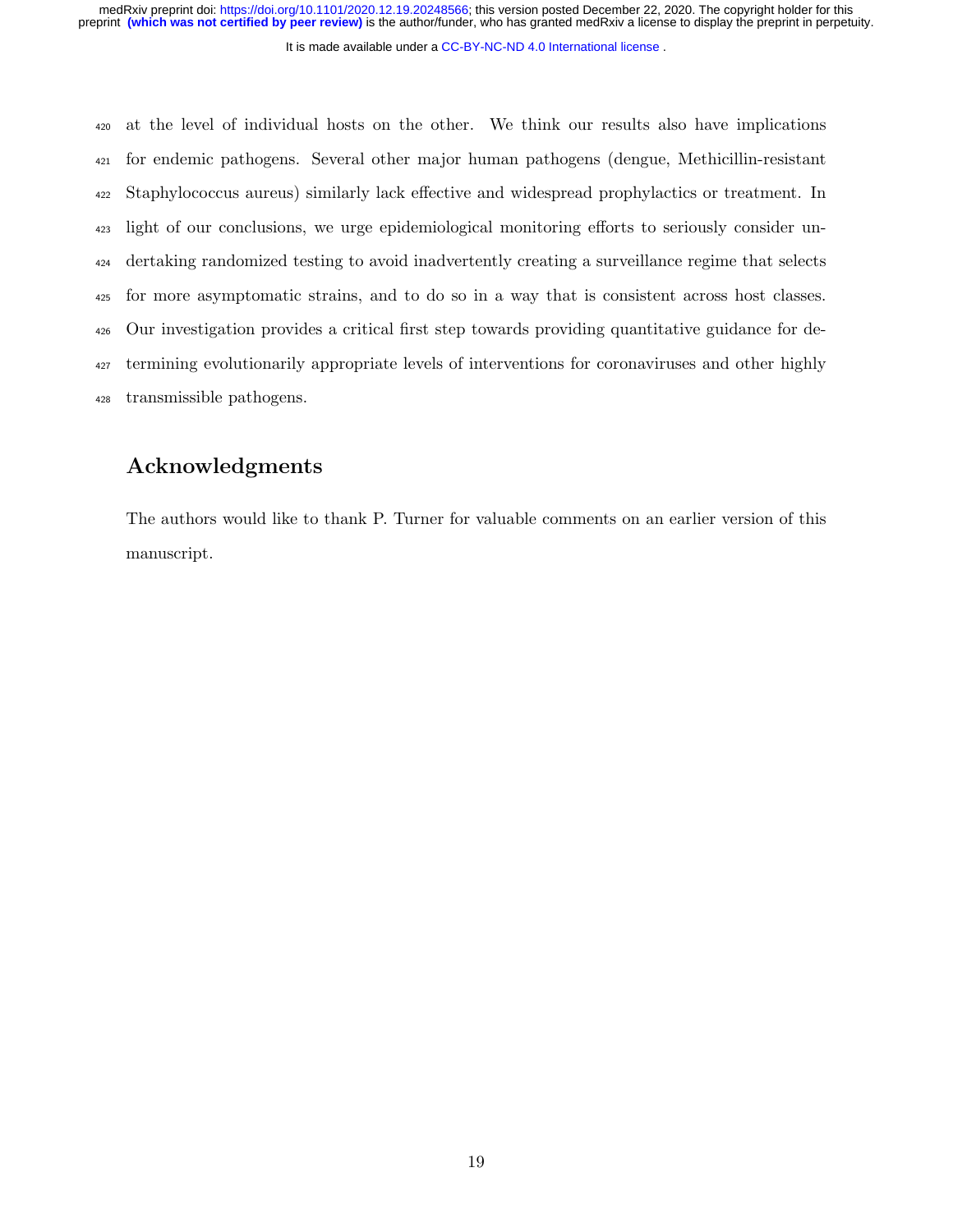It is made available under a CC-BY-NC-ND 4.0 International license.

# Supplementary Material

Supplementary Material S1 Showing little effect of varying  $\delta$  from 0.05 to 0.85 with constant intervention effort

Supplementary Material S2 Showing little effect of varying  $\delta$  from 0.05 to 0.85 with variable intervention effort

Supplementary Tables S3-S4. A description of the effects of varying the parameter values pertaining to host heterogeneity and viral phenotype on the qualitative outcomes under varying intervention efforts. The qualitative behavior for parameter combinations are categorized according to the panels depicted in Fig. 1, when the isolation and quarantine efforts differ across host types (Supplementary Table S3) and when they are concomitant across host types (Supplementary Table S4). (\*) denotes instances where the novel strain did not spread or where the pathogen was eradicated regardless of infectious host removal efforts, (\*\*) denotes instances where the novel strain did not spread, but the pathogen persisted (often at very low prevalence) regardless of infectious host removal efforts, and (X) denotes instances where the novel pathogen spread throught the entire host population regardless of infectious host removal efforts.

Supplementary Tables S5-S6. A description of the effects of varying the parameter values pertaining to host heterogeneity and viral phenotype on the qualitative outcomes under varying intervention efforts. The qualitative behavior for parameter combinations are categorized according to the panels depicted in Fig. 3, when the isolation and quarantine efforts differ across host types (Supplementary Table S5) and when they are concomitant across host types (Supplementary Table S6). As in Supplementary Tables S3-S4, (\*) denotes instances where the novel strain did not spread or where the pathogen was eradicated regardless of infectious host removal efforts,  $(**)$  denotes instances where the novel strain did not spread, but the pathogen persisted (often at very low prevalence) regardless of infectious host removal efforts, and (X) denotes instances where the novel pathogen spread throught the entire host population regardless of infectious host removal efforts.

## References

- Abedi, V., Olulana, O., Avula, V., Chaudhary, D., Khan, A., Shahjouei, S., Li, J., and Zand, R. 2020. Racial, Economic and Health Inequality and COVID-19 Infection in the United States. medRxiv .
- ARMBRUSTER, B. AND BRANDEAU, M. L. 2010. Cost-effective control of chronic viral diseases: Finding the optimal level of screening and contact tracing. Mathematical Biosciences 224:35– 42.
- Bird, B. H. and Mazet, J. A. 2018. Detection of Emerging Zoonotic Pathogens: An Integrated One Health Approach. Annual Review of Animal Biosciences 6:121–139.
- BIRN, ANNE-EMANUELLE, Y. P. AND HOLTZ, T. H. 2017. Textbook of global health. Oxford Univ Press, New York.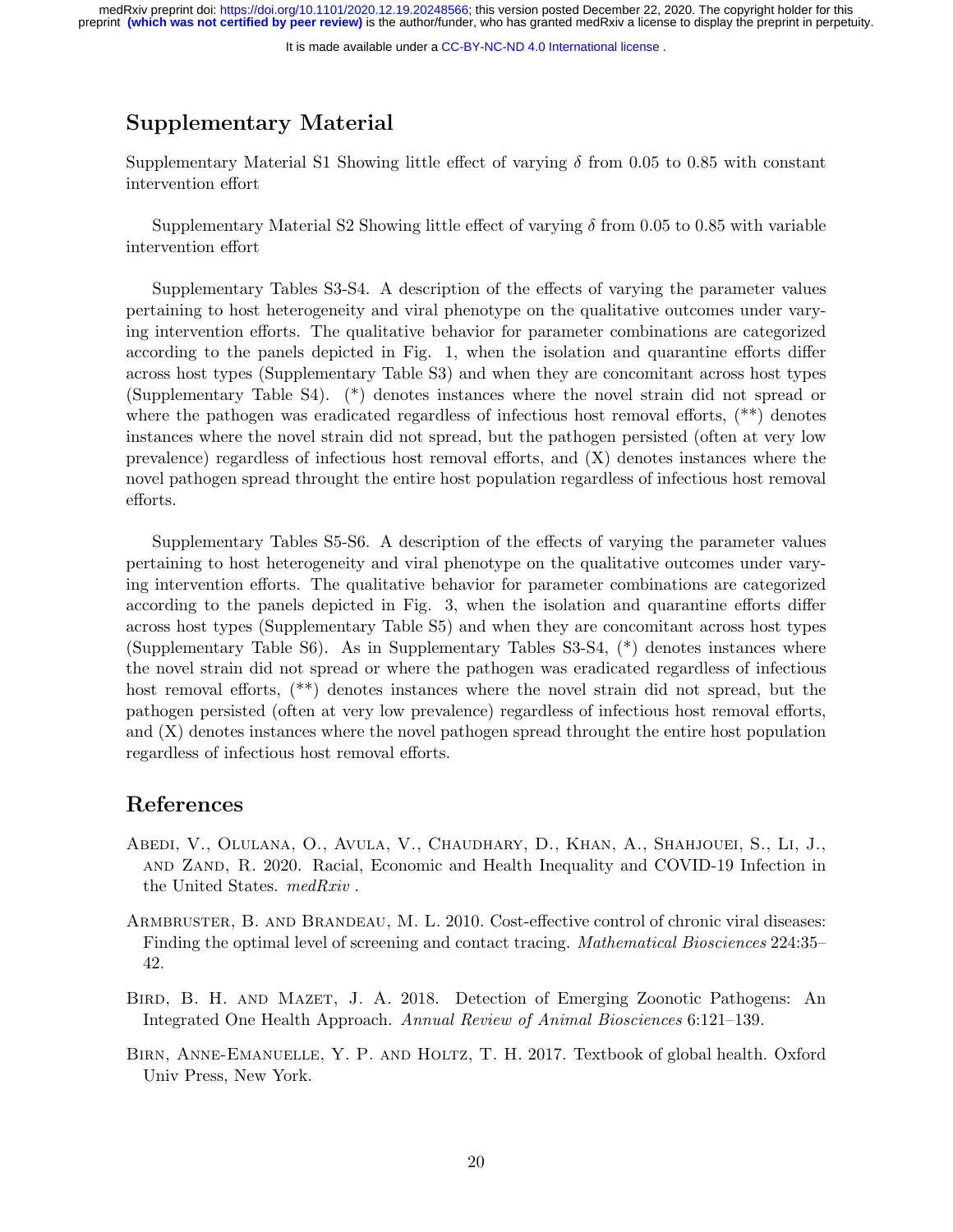- Bohannan, B. J. M. and Lenski, R. E. 2000. Linking genetic change to community evolution: Insights from studies of bacteria and bacteriophage. Ecology Letters 3:362–377.
- Borjas, G. J. 2020. Demographic Determinants of Testing Incidence and COVID-19 Infections in New York City Neighborhoods. SSRN Electronic Journal .
- CAMPBELL, K. M. AND DOSHI, R. 2020. The coronavirus could reshape global order. Foreign Affairs 18.
- CHAVES, L. F., HURTADO, L. A., ROJAS, M. R., FRIBERG, M. D., RODRÍGUEZ, R. M., and Avila-Aguero, M. L. 2020. COVID-19 basic reproduction number and assessment of initial suppression policies in Costa Rica. Mathematical Modelling of Natural Phenomena In press.
- Chen, N., Zhou, M., Dong, X., Qu, J., Gong, F., Han, Y., Qiu, Y., Wang, J., Liu, Y., Wei, Y., Xia, J., Yu, T., Zhang, X., and Zhang, L. 2020a. Epidemiological and clinical characteristics of 99 cases of 2019 novel coronavirus pneumonia in Wuhan, China: a descriptive study. The Lancet 395:507–513.
- Chen, Z., Zhang, W., Lu, Y., Guo, C., Guo, Z., Liao, C., Zhang, X., Zhang, Y., Han, X., Li, Q., and Lu, J. 2020b. From SARS-CoV to Wuhan 2019-nCoV Outbreak: Similarity of Early Epidemic and Prediction of Future Trends. SSRN Electronic Journal.
- CHENG, C., BARCELÓ, J., HARTNETT, A. S., KUBINEC, R., AND MESSERSCHMIDT, L. 2020. COVID-19 Government Response Event Dataset (CoronaNet v.1.0). Nature human behaviour 1:1–13.
- Davies, N. G., Kucharski, A. J., Eggo, R. M., Gimma, A., Edmunds, W. J., Jombart, T., O'Reilly, K., Endo, A., Hellewell, J., Nightingale, E. S., Quilty, B. J., JARVIS, C. I., RUSSELL, T. W., KLEPAC, P., BOSSE, N. I., FUNK, S., ABBOTT, S., Medley, G. F., Gibbs, H., Pearson, C. A., Flasche, S., Jit, M., Clifford, S., PREM, K., DIAMOND, C., EMERY, J., DEOL, A. K., PROCTER, S. R., VAN ZANDVOORT, K., Sun, Y. F., Munday, J. D., Rosello, A., Auzenbergs, M., Knight, G., Houben, R. M., and Liu, Y. 2020. Effects of non-pharmaceutical interventions on COVID-19 cases, deaths, and demand for hospital services in the UK: a modelling study. The Lancet Public Health 5:E375–E385.
- DYE, C. 2014. After 2015: Infectious diseases in a new era of health and development. *Philo*sophical Transactions of the Royal Society B: Biological Sciences 369:20130426.
- DZINGIRAI, V., BETT, B., BUKACHI, S., LAWSON, E., MANGWANYA, L., SCOONES, I., WALDMAN, L., WILKINSON, A., LEACH, M., AND WINNEBAH, T. 2017a. Zoonotic diseases: who gets sick, and why? Explorations from Africa. Critical Public Health pp. 1–14.
- Dzingirai, V., Bukachi, S., Leach, M., Mangwanya, L., Scoones, I., and Wilkinson, A. 2017b. Structural drivers of vulnerability to zoonotic disease in Africa. Philosophical Transactions of the Royal Society B: Biological Sciences 372:20160169.
- EAMES, K. T. AND KEELING, M. J. 2003. Contact tracing and disease control. *Proceedings* of the Royal Society B: Biological Sciences 270:2565–2571.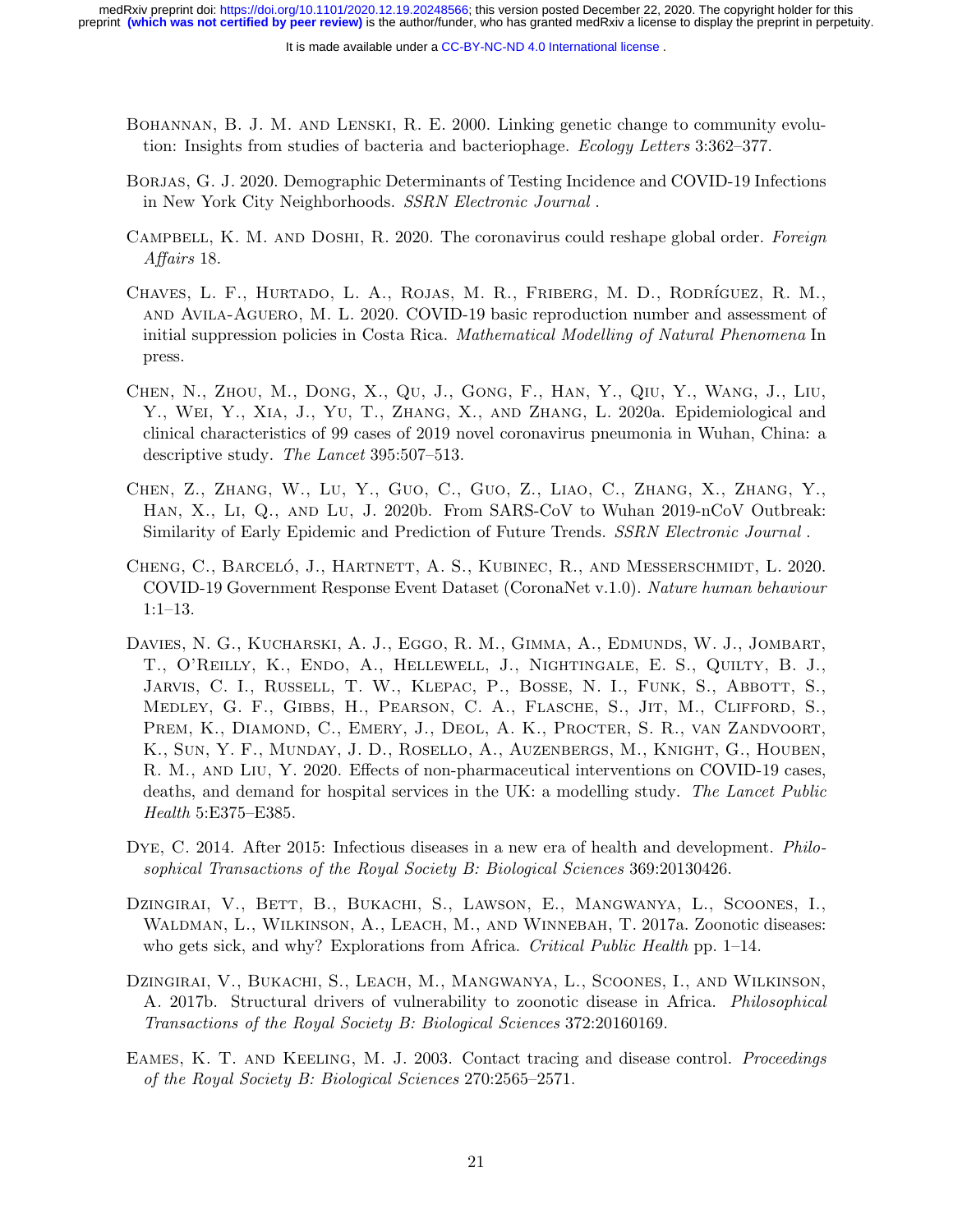- Edridge, A. W. D., Kaczorowska, J. M., Hoste, A. C. R., Bakker, M., Klein, M., Jebbink, M. F., Matser, A., Kinsella, C., Rueda, P., Prins, M., Sastre, P., DEIJS, M., AND VAN DER HOEK, L. 2020. Coronavirus protective immunity is short-lasting. medRxiv .
- FARMER, P. 1996. Social Inequalities and Emerging Infectious Diseases. Emerging Infectious Diseases 2:259.
- FERRETTI, L., WYMANT, C., KENDALL, M., ZHAO, L., NURTAY, A., ABELER-DÖRNER, L., PARKER, M., BONSALL, D., AND FRASER, C. 2020. Quantifying SARS-CoV-2 transmission suggests epidemic control with digital contact tracing. Science 368:eabb6936.
- Galanti, M. and Shaman, J. 2020. Direct observation of repeated infections with endemic coronaviruses. The Journal of Infectious Diseases In press.
- GARRETT, L. 2007. The challenge of global health. Foreign Affairs pp. 14–38.
- Halliday, J. E., Hampson, K., Hanley, N., Lembo, T., Sharp, J. P., Haydon, D. T., and Cleaveland, S. 2017. Driving improvements in emerging disease surveillance through locally relevant capacity strengthening. Science 357:146-148.
- Horby, P., Lim, W. S., Emberson, J., Mafham, M., Bell, J., Linsell, L., Staplin, N., Brightling, C., Ustianowski, A., Elmahi, E., Prudon, B., Green, C., Felton, T., Chadwick, D., Rege, K., Fegan, C., Chappell, L. C., Faust, S. N., Jaki, T., Jeffery, K., Montgomery, A., Rowan, K., Juszczak, E., Baillie, J. K., Haynes, R., Landray, M. J., and Group, R. C. 2020. Effect of Dexamethasone in Hospitalized Patients with COVID-19: Preliminary Report. medRxiv.
- Jamison DT, Breman JG, Measham AR, et al., E. 2006. Disease Control Priorities in Developing Countries (2nd Edition). Oxford University Presss, Newe York.
- Jones, K. E., Patel, N. G., Levy, M. A., Storeygard, A., Balk, D., Gittleman, J. L., and Daszak, P. 2008. Global trends in emerging infectious diseases. Nature 451:990– 993.
- KAWACHI, I. AND KENNEDY, B. P. 1999. Income inequality and health: pathways and mechanisms. Health Services Research 34:215.
- Kellam, P. and Barclay, W. 2020. The dynamics of humoral immune responses following SARS-CoV-2 infection and the potential for reinfection. Journal of General Virology In press.
- Keusch, G. T., Pappaioanou, M., Gonzalez, M. C., Scott, K. A., and Tsai, P. 2010. Sustaining global surveillance and response to emerging zoonotic diseases. National Academies Press, Washington DC.
- Klinkenberg, D., Fraser, C., and Heesterbeek, H. 2006. The effectiveness of contact tracing in emerging epidemics. PLoS ONE 1:e12.
- Korber, B., Fischer, W. M., Gnanakaran, S., Yoon, H., Theiler, J., Abfalterer, W., Hengartner, N., Giorgi, E. E., Bhattacharya, T., Foley, B., Hastie, K. M., and Parker, D. G. 2020. Tracking changes in SARS-CoV-2 Spike: evidence that D614G increases infectivity of the COVID-19 virus. Cell .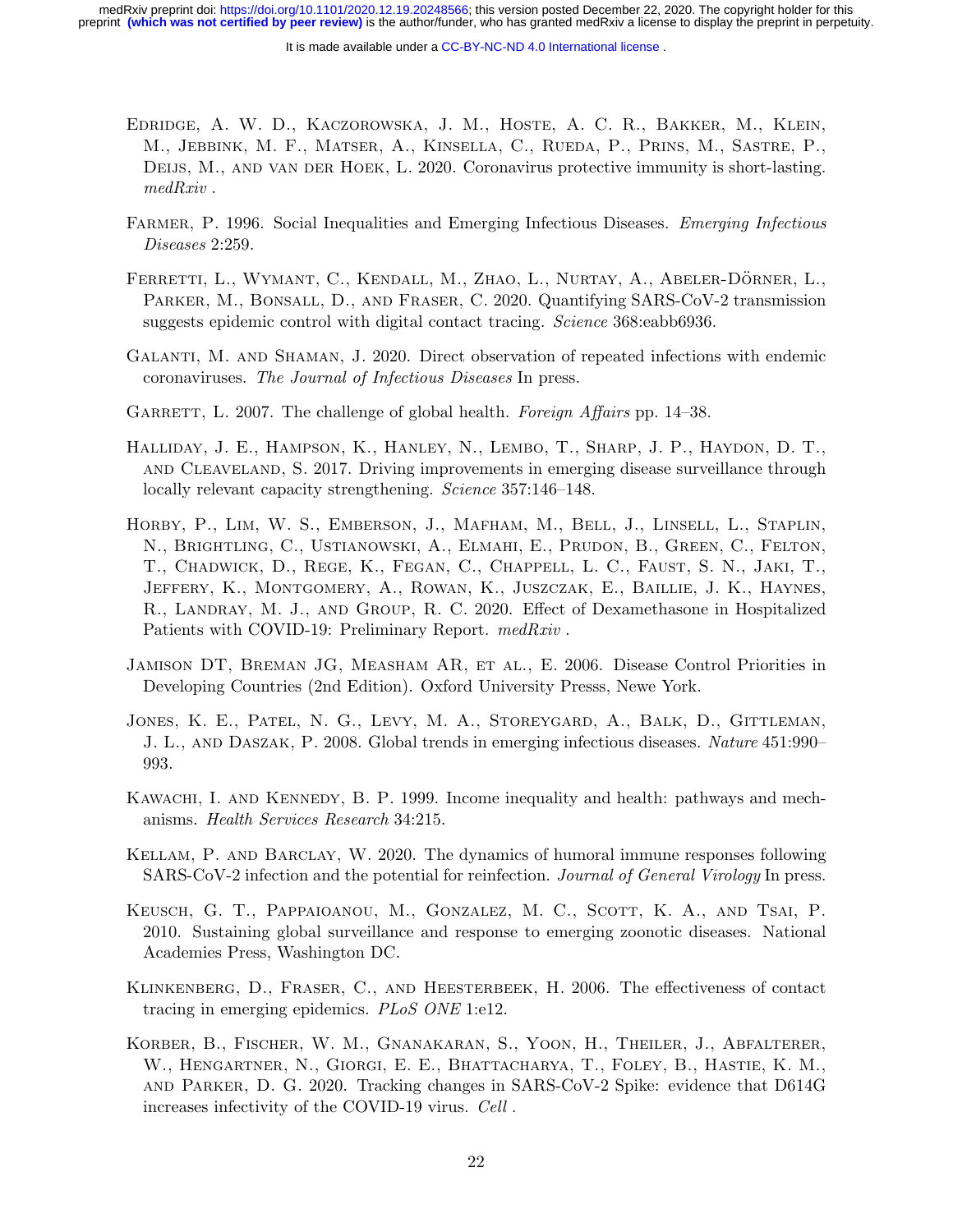- Lai, C. C., Liu, Y. H., Wang, C. Y., Wang, Y. H., Hsueh, S. C., Yen, M. Y., Ko, W. C., and Hsueh, P. R. 2020. Asymptomatic carrier state, acute respiratory disease, and pneumonia due to severe acute respiratory syndrome coronavirus 2 (SARS-CoV-2): Facts and myths. Journal of Microbiology, Immunology and Infection In press.
- LEACH, M., BETT, B., SAID, M., BUKACHI, S., SANG, R., ANDERSON, N., MACHILA, N., Kuleszo, J., Schaten, K., Dzingirai, V., Mangwanya, L., Ntiamoa-Baidu, Y., Lawson, E., Amponsah-Mensah, K., Moses, L. M., Wilkinson, A., Grant, D. S., and Koninga, J. 2017. Local disease ecosystem livelihood dynamics: Reflections from comparative case studies in Africa. Philosophical Transactions of the Royal Society B: Biological Sciences 372:20160163.
- Lee, H. K. K., Tso, E. Y. K., Chau, T. N., Tsang, O. T. Y., and Others 2003. Asymptomatic severe acute respiratory syndrome–associated coronavirus infection. Emerging infectious diseases 9:1491.
- Lee, P. I. and Hsueh, P. R. 2020. Emerging threats from zoonotic coronaviruses-from SARS and MERS to 2019-nCoV. Journal of Microbiology, Immunology and Infection In press.
- LEVINS, R. 1995. Toward an integrated epidemiology. Trends in Ecology & Evolution 10:304.
- Li, R., Pei, S., Chen, B., Song, Y., Zhang, T., Yang, W., and Shaman, J. 2020. Substantial undocumented infection facilitates the rapid dissemination of novel coronavirus  $(SARS-CoV-2)$ . Science.
- LIM, S. H. AND SZIARTO, K. 2020. When the illiberal and the neoliberal meet around infectious diseases: an examination of the MERS response in South Korea. Territory, Politics, Governance 8:60–76.
- LIPPI, G., MATTIUZZI, C., SANCHIS-GOMAR, F., AND HENRY, B. M. 2020. Clinical and demographic characteristics of patients dying from COVID-19 in Italy versus China. Journal of Medical Virology .
- Lo Iacono, G., Cunningham, A. A., Fichet-Calvet, E., Garry, R. F., Grant, D. S., Leach, M., Moses, L. M., Nichols, G., Schieffelin, J. S., Shaffer, J. G., Webb, C. T., and Wood, J. L. 2016. A Unified Framework for the Infection Dynamics of Zoonotic Spillover and Spread. PLoS Neglected Tropical Diseases 10:e0004957.
- Lu, N., Cheng, K.-W., Qamar, N., Huang, K.-C., and Johnson, J. A. 2020. Weathering COVID-19 storm: Successful control measures of five Asian countries. American Journal of Infection Control 48:851–852.
- Mahase, E. 2020. Coronavirus covid-19 has killed more people than SARS and MERS combined, despite lower case fatality rate. BMJ (Clinical research ed.) 368:m641.
- MARMOT, M. 2005. Social determinants of health inequalities. Lancet 364:1099–1104.
- MIZUMOTO, K. AND CHOWELL, G. 2020. Estimating risk for death from coronavirus disease, China, January-February 2020. Emerging Infectious Diseases 26:1251.
- Mizumoto, K., Kagaya, K., Zarebski, A., and Chowell, G. 2020. Estimating the asymptomatic proportion of coronavirus disease 2019 (COVID-19) cases on board the Diamond Princess cruise ship, Yokohama, Japan, 2020. Eurosurveillance .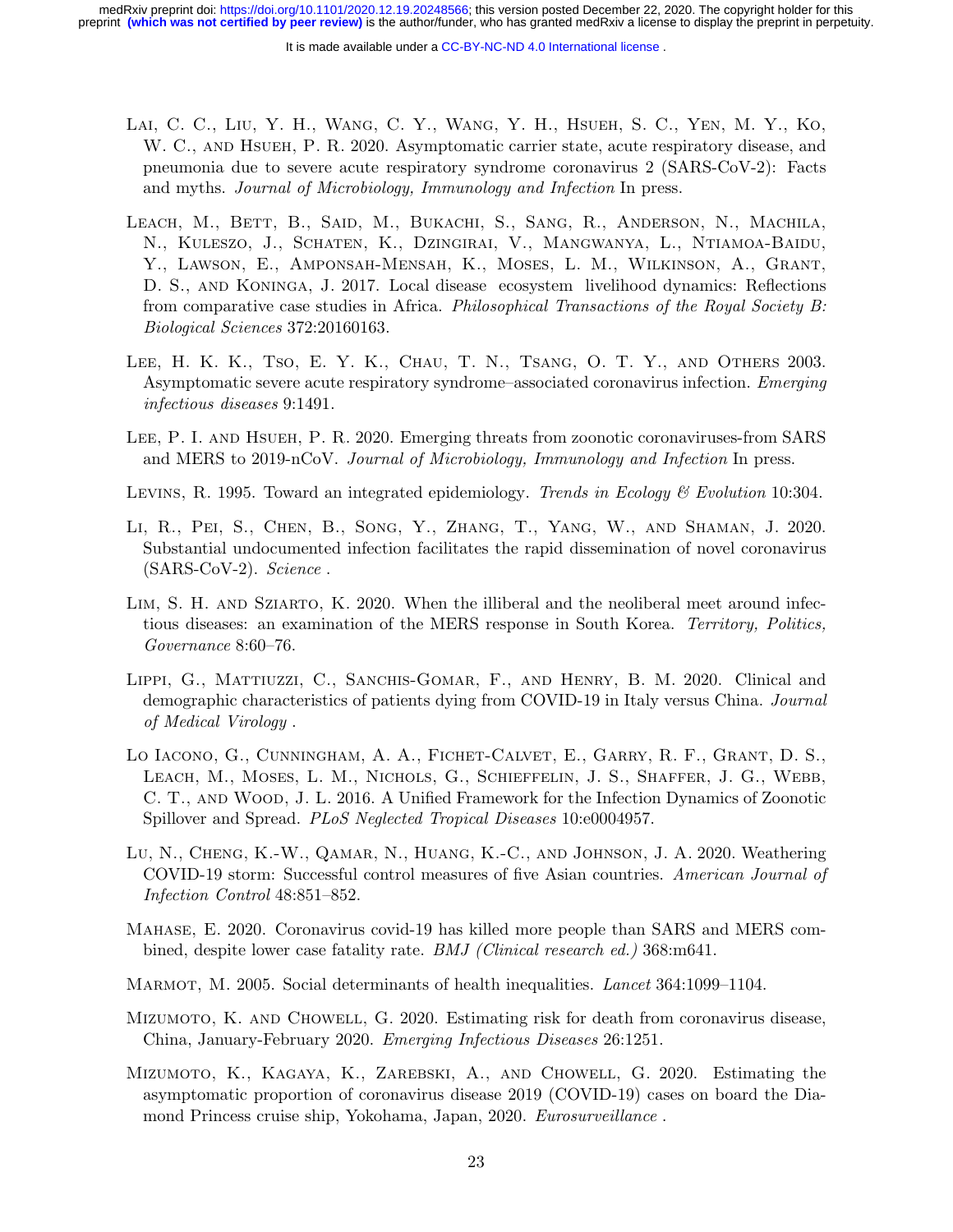- Moghadas, S. M., Fitzpatrick, M., Sah, P., Pandey, A., A, S., Singer, B., and Galvani, A. P. 2020. The implications of silent transmission for the control of COVID-19 outbreaks. Proceedings of the National Academy of Sciences In press.
- National Research Council 2016. Neglected Dimensions of Global Security: A Framework to Counter Infectious Diseases Crises. Technical report, National Academy of Medicine.
- NAVARRO, V. AND SHI, L. 2001. The political context of social inequalities and health. Social Science and Medicine 31:1–21.
- Nishiura, H., Kobayashi, T., Miyama, T., Suzuki, A., mok Jung, S., Hayashi, K., Kinoshita, R., Yang, Y., Yuan, B., Akhmetzhanov, A. R., and Linton, N. M. 2020. Estimation of the asymptomatic ratio of novel coronavirus infections (COVID-19). International Journal of Infectious Diseases .
- Okamoto, K. W., Amarasekare, P., Post, D. M., Vasseur, D. A., and Turner, P. E. 2019. The interplay between host community structure and pathogen life-history constraints in driving the evolution of host-range shifts. Functional Ecology 33:2338–2353.
- Oran, D. P. and Topol, E. J. 2020. Prevalence of Asymptomatic SARS-CoV-2 Infection: A narrative review. Annals of Internal Medicine In press.
- PEAK, C. M., CHILDS, L. M., GRAD, Y. H., AND BUCKEE, C. O. 2017. Comparing nonpharmaceutical interventions for containing emerging epidemics. Proceedings of the National Academy of Sciences of the United States of America 114:4023–4028.
- Petersen, E., Koopmans, M., Go, U., Hamer, D. H., Petrosillo, N., Castelli, F., Storgaard, M., Al Khalili, S., and Simonsen, L. 2020. Comparing SARS-CoV-2 with SARS-CoV and influenza pandemics. The Lancet Infectious Diseases In press.
- PREM, K., LIU, Y., RUSSELL, T. W., KUCHARSKI, A. J., EGGO, R. M., DAVIES, N., Flasche, S., Clifford, S., Pearson, C. A., Munday, J. D., Abbott, S., Gibbs, H., Rosello, A., Quilty, B. J., Jombart, T., Sun, F., Diamond, C., Gimma, A., van Zandvoort, K., Funk, S., Jarvis, C. I., Edmunds, W. J., Bosse, N. I., Hellewell, J., Jit, M., and Klepac, P. 2020. The effect of control strategies to reduce social mixing on outcomes of the COVID-19 epidemic in Wuhan, China: a modelling study. The Lancet Public Health 5:e261–e270.
- Qualls, N., Levitt, A., Kanade, N., Wright-Jegede, N., Dopson, S., Biggerstaff, M., REED, C., AND UZICANIN, A. 2017. Community mitigation guidelines to prevent pandemic influenza - United States, 2017. MMWR Recommendations and Reports 66:1–34.
- Rahimi, F. and Talebi Bezmin Abadi, A. 2020. Challenges of managing the asymptomatic carriers of SARS-CoV-2. Travel Medicine and Infectious Disease p. 101677.
- Rice, S. H. 2004. Evolutionary Theory: Mathematical and Conceptual Foundation. Sinauer Associates, Sunderland MA.
- ROBERTS, M. G. AND HEESTERBEEK, J. A. 2018. Quantifying the dilution effect for models in ecological epidemiology. Journal of the Royal Society Interface 15:20170791.
- Rodrigues, P., Silva, C. J., and Torres, D. F. 2014. Cost-Effectiveness Analysis of Optimal Control Measures for Tuberculosis. Bulletin of Mathematical Biology 76:2627–2645.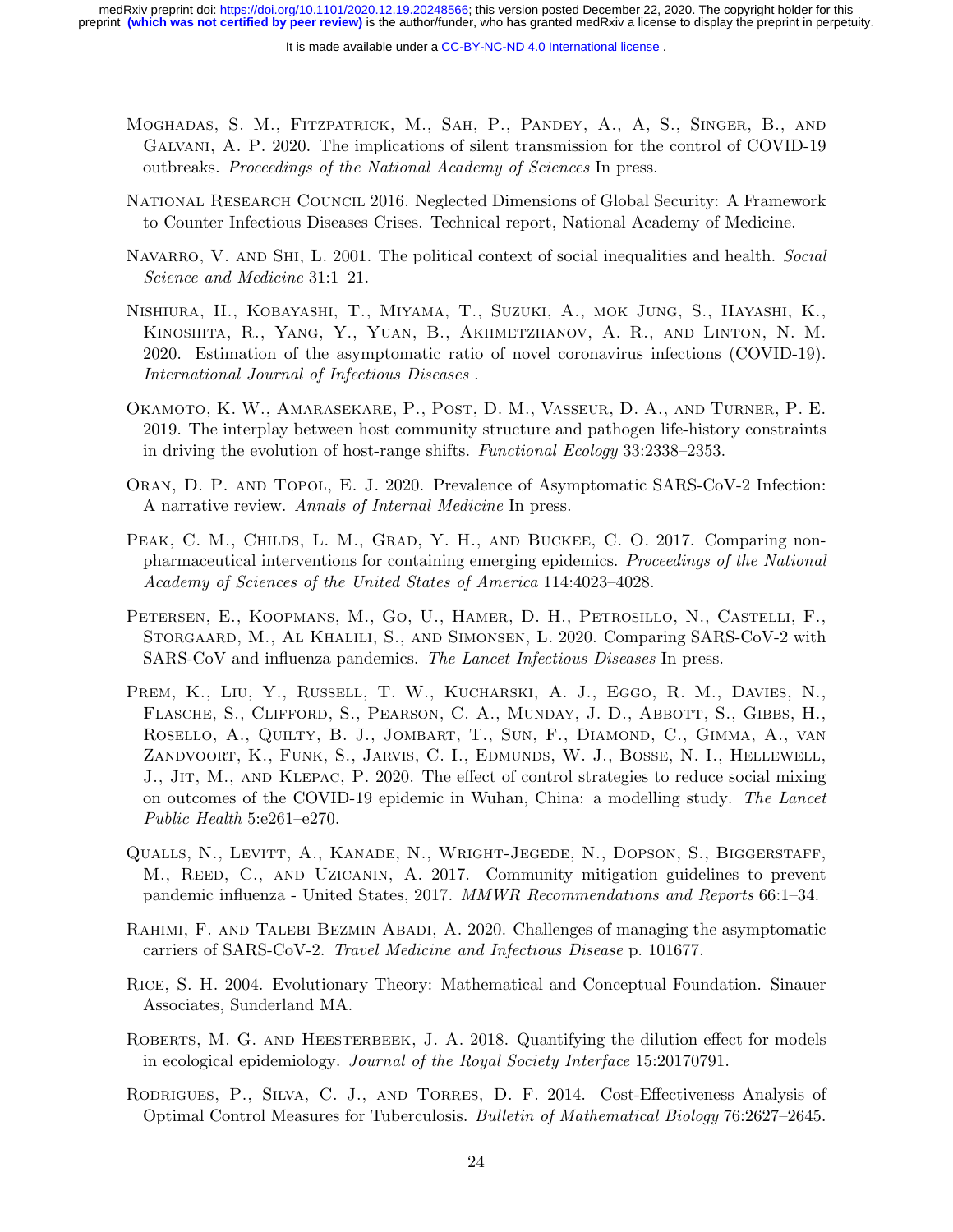- Russell, T. W., Hellewell, J., Jarvis, C. I., Zandvoort, K. V., Abbott, S., Ratnayake, R., Flasche, S., Eggo, R. M., Edmunds, W. J., and Kucharski, A. J. 2020. Estimating the infection and case fatality ratio for coronavirus disease (COVID-19) using age-adjusted data from the outbreak on the Diamond Princess cruise ship, February 2020. Eurosurveillance 25:2000256.
- Saloniemi, I. 1993. A coevolutionary predator-prey model with quantitative characters. The American Naturalist 141:880–896.
- SOETAERT, K., PETZOLDT, T., AND SETZER, R. W. 2010. Solving Differential Equations in R: Package deSolve. Journal of Statistical Software 33:1–25.
- SOLIS, J., FRANCO-PAREDES, C., HENAO-MARTÍNEZ, A. F., KRSAK, M., AND ZIMMER, S. M. 2020. Structural Vulnerability in the United States Revealed in Three Waves of Novel Coronavirus Disease (COVID-19). The American Journal of Tropical Medicine and Hygiene In press.
- Stallman, R. 2007. GNU General Public License v3.
- Stojkoski, V., Utkovski, Z., Jolakoski, P., Tevdovski, D., and Kocarev, L. 2020. The Socio-Economic Determinants of the Coronavirus Disease (COVID-19) Pandemic. SSRN Electronic Journal DOI: 10.21.
- SZRETER, S. AND WOOLCOCK, M. 2004. Health by association? Social capital, social theory, and the political economy of public health. *International Journal of Epidemiology* 33:650–667.
- Vahidy, F. S., Nicolas, J. C., Meeks, J. R., Khan, O., Jones, S. L., Masud, F., Sostman, H. D., Phillips, R. A., Andrieni, J. D., Kash, B. A., and Nasir, K. 2020. Racial and Ethnic Disparities in SARS-CoV-2 Pandemic: Analysis of a COVID-19 Observational Registry for a Diverse U.S. Metropolitan Population. medRxiv .
- WAITZKIN, H. 2018. Healthcare Under the Knife. Monthly Review Press.
- Wallace, R. G., Bergmann, L., Kock, R., Gilbert, M., Hogerwerf, L., Wallace, R., and Holmberg, M. 2015. The dawn of Structural One Health: A new science tracking disease emergence along circuits of capital. Social Science and Medicine 129:68–77.
- Wang, Y., Zhang, D., Du, G., Du, R., Zhao, J., Jin, Y., Fu, S., Gao, L., Cheng, Z., Lu, Q., Hu, Y., Luo, G., Wang, K., Lu, Y., Li, H., Wang, S., Ruan, S., Yang, C., Mei, C., Wang, Y., Ding, D., Wu, F., Tang, X., Ye, X., Ye, Y., Liu, B., Yang, J., Yin, W., Wang, A., Fan, G., Zhou, F., Liu, Z., Gu, X., Xu, J., Shang, L., Zhang, Y., Cao, L., Guo, T., Wan, Y., Qin, H., Jiang, Y., Jaki, T., Hayden, F. G., HORBY, P. W., CAO, B., AND WANG, C. 2020. Remdesivir in adults with severe COVID-19: a randomised, double-blind, placebo-controlled, multicentre trial. The Lancet In press.
- WATSON, J., WHITING, P. F., AND BRUSH, J. E. 2020. Interpreting a covid-19 test result. BMJ May 12:369.
- Whitmee, S., Haines, A., Beyrer, C., Boltz, F., Capon, A. G., De Souza Dias, B. F., Ezeh, A., Frumkin, H., Gong, P., Head, P., Horton, R., Mace, G. M., Marten, R., Myers, S. S., Nishtar, S., Osofsky, S. A., Pattanayak, S. K., Pongsiri, M. J.,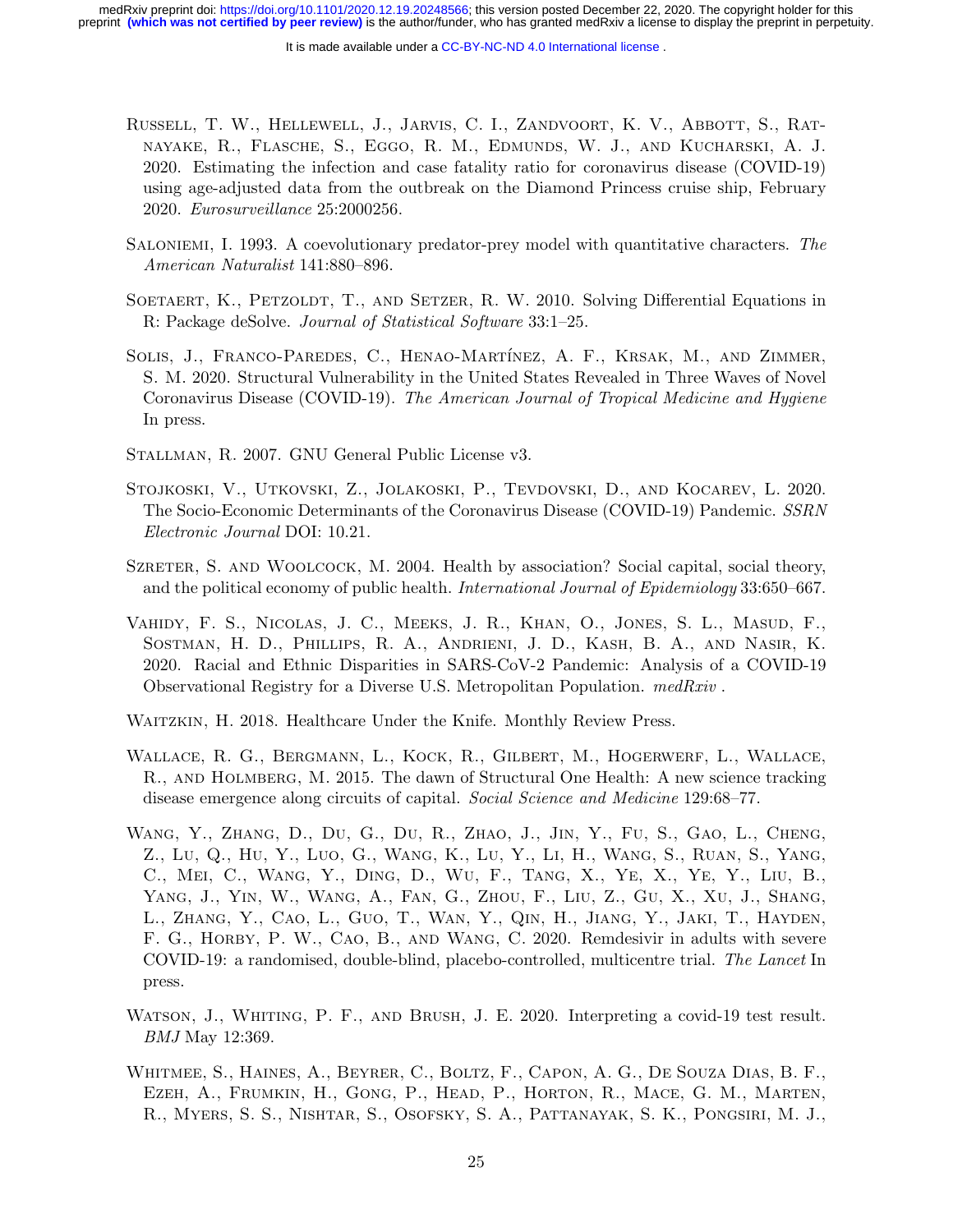ROMANELLI, C., SOUCAT, A., VEGA, J., AND YACH, D. 2015. Safeguarding human health in the Anthropocene epoch: Report of the Rockefeller Foundation-Lancet Commission on planetary health. The Lancet 386:1973–2028.

- Wilder-Smith, A., Chiew, C. J., and Lee, V. J. 2020. Can we contain the COVID-19 outbreak with the same measures as for SARS? The Lancet Infectious Diseases 20:E102–E107.
- Wilder-Smith, A., Teleman, M. D., Heng, B. H., Earnest, A., Ling, A. E., and LEO, Y. S. 2005. Asymptomatic SARS coronavirus infection among healthcare workers, Singapore. Emerging Infectious Diseases 11:1142.
- Wood, C. L., McInturff, A., Young, H. S., Kim, D., and Lafferty, K. D. 2017. Human infectious disease burdens decrease with urbanization but not with biodiversity. Philosophical Transactions of the Royal Society B: Biological Sciences 372:20160122.
- World Health Organization 2020. Coronavirus disease (COVID-19) Situation Report 173. Technical report, World Health Organization.
- Wu, C., Chen, X., Cai, Y., Xia, J., Zhou, X., Xu, S., Huang, H., Zhang, L., Zhou, X., Du, C., Zhang, Y., Song, J., Wang, S., Chao, Y., Yang, Z., Xu, J., Zhou, X., Chen, D., Xiong, W., Xu, L., Zhou, F., Jiang, J., Bai, C., Zheng, J., and Song, Y. 2020. Risk Factors Associated with Acute Respiratory Distress Syndrome and Death in Patients with Coronavirus Disease 2019 Pneumonia in Wuhan, China. JAMA Internal Medicine In press.
- Xu, J., Zhao, S., Teng, T., Abdalla, A. E., Zhu, W., Xie, L., Wang, Y., and Guo, X. 2020. Systematic comparison of two animal-to-human transmitted human coronaviruses: SARS-CoV-2 and SARS-CoV. Viruses 12:244.
- YATES, T., COOKE, G., AND MACPHERSON, P. 2020. Rational use of SARS-CoV-2 polymerase chain reaction tests within institutions caring for the vulnerable. F1000Research 9:671.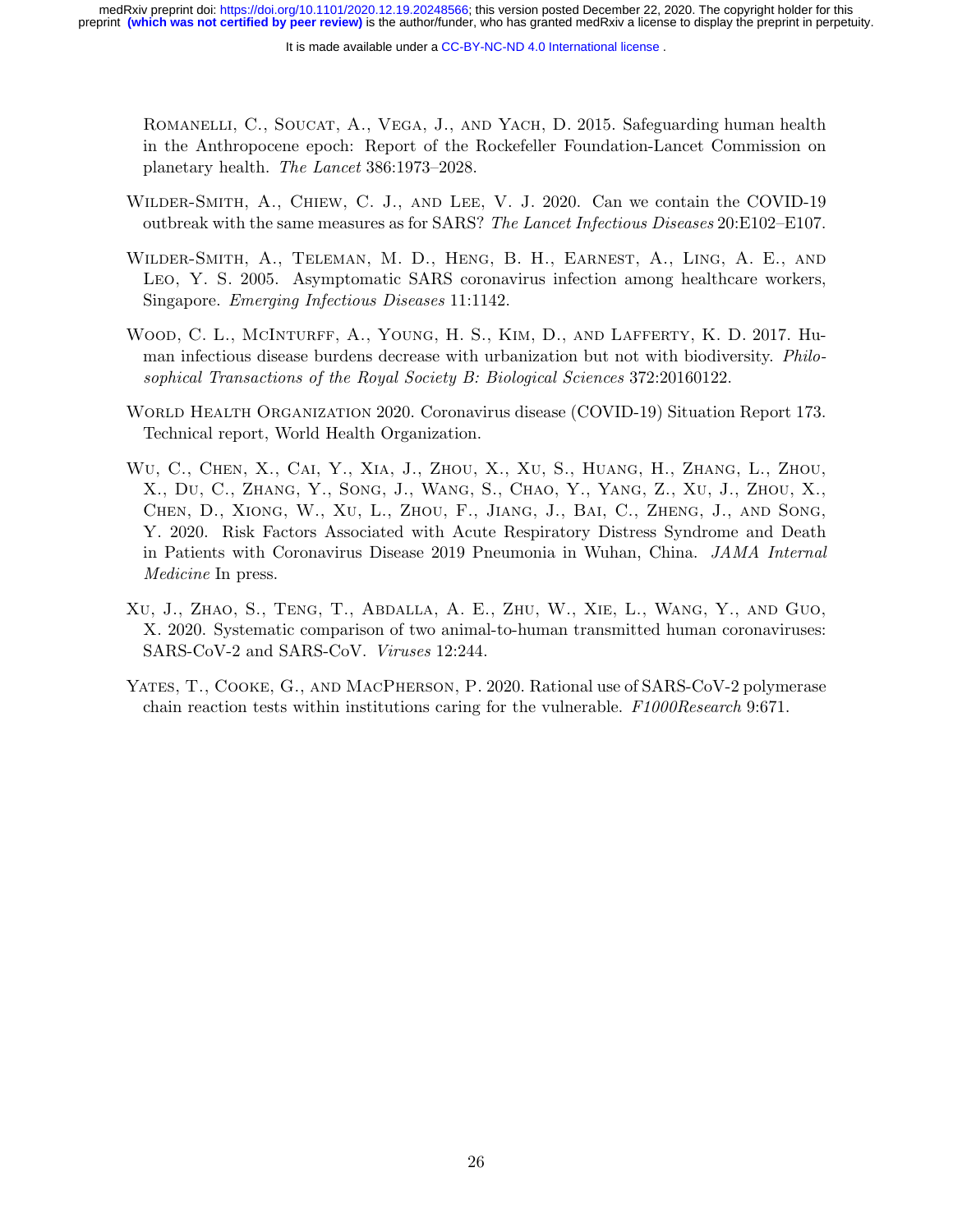It is made available under a CC-BY-NC-ND 4.0 International license.



Figure 1: The range of possible qualitative behavior of long-term prevalence of all hosts infected with the novel, more asymptomatic virus in model (2) as a function of quarantine and isolation effort. In addition to the results above, the model also produced outcomes where the novel virus could not successfully spread or would infect all hosts irrespective of the isolation and quarantine efforts (results not shown). (A)  $r_{h,h} = 1, \pi_{1,2}/\pi_{1,1} = 5, \pi_{2,2}/\pi_{2,1} = 13, v_q = v_\theta = 0.001$  and  $q_{h,\cdot}/q_{h\prime,\cdot} = \theta_{h,\cdot}/\theta_{h\prime, cdot} = 1.$  (B)  $r_{h,h} = 1, \pi_{1,2}/\pi_{1,1} = 13, \pi_{2,2}/\pi_{2,1} = 5, v_q = 1, v_\theta = 0.001$  and  $q_{h,\cdot}/q_{h\prime,\cdot} = \theta_{h,\cdot}/\theta_{h\prime, cdot} = 1$ . (C)  $r_{h,h} = 1, \pi_{1,2}/\pi_{1,1} = 5, \pi_{2,2}/\pi_{2,1} = 13, v_q = 1, v_\theta = 0.001$  and  $q_{h,\cdot}/q_{h\prime,\cdot} = \theta_{h,\cdot}/\theta_{h\prime, cdot} = 0.1.$  (D)  $r_{h,h} = 10, \pi_{1,2}/\pi_{1,1} = 5, \pi_{2,2}/\pi_{2,1} = 5, v_q = 0.001, v_\theta = 0.001$  and  $q_{h,\cdot}/q_{h\prime,\cdot} = \theta_{h,\cdot}/\theta_{h\prime, cdot} = 1$ . (E)  $r_{h,h} = 10, \pi_{1,2}/\pi_{1,1} = 5, \pi_{2,2}/\pi_{2,1} = 13, v_q = 0.001, v_\theta = 0.001$  and  $q_{h,\cdot}/q_{h\prime,\cdot} = \theta_{h,\cdot}/\theta_{h\prime, cdot} = 1$ . (F)  $r_{h,h} = 1, \pi_{1,2}/\pi_{1,1} = 5, \pi_{2,2}/\pi_{2,1} = 13, v_q = 0.001, v_\theta = 0.001$  and  $q_{h,\cdot}/q_{h\prime,\cdot} = \theta_{h,\cdot}/\theta_{h\prime, cdot} = 0.1$ . (G)  $r_{h,h} = 0.1, \pi_{1,2}/\pi_{1,1} = 13, \pi_{2,2}/\pi_{2,1} = 1.1, v_q = 0.001, v_{\theta} = 0.001$  and  $q_{h,\cdot}/q_{h\prime,\cdot} = \theta_{h,\cdot}/\theta_{h\prime, cdot} = 0.1$ . (H)  $r_{h,h} = 0.1, \pi_{1,2}/\pi_{1,1} = 13, \pi_{2,2}/\pi_{2,1} = 5, v_q = 0.001, v_{\theta} = 0.001$  and  $q_{h,\cdot}/q_{h\prime,\cdot} = \theta_{h,\cdot}/\theta_{h\prime,cdot} = 0.1$ . (I)  $r_{h,h} = 10, \pi_{1,2}/\pi_{1,1} = 1.1, \pi_{2,2}/\pi_{2,1} = 1.1, v_q = 0.001, v_{\theta} = 1$  and  $q_{h,\cdot}/q_{h\prime,\cdot} = \theta_{h,\cdot}/\theta_{h\prime,cdot} = 1.$  (J)  $r_{h,h} = 10, \pi_{1,2}/\pi_{1,1} = 5, \pi_{2,2}/\pi_{2,1} = 1.1, v_q = 0.001, v_\theta = 0.001$  and  $q_{h,\cdot}/q_{h\prime,\cdot} = \theta_{h,\cdot}/\theta_{h\prime, cdot} = 0.1$ . (K)  $r_{h,h} = 10, \pi_{1,2}/\pi_{1,1} = 13, \pi_{2,2}/\pi_{2,1} = 5, v_q = 1, v_\theta = 0.001$  and  $q_{h,\cdot}/q_{h\prime,\cdot} = \theta_{h,\cdot}/\theta_{h\prime, cdot} = 0.1$ . (L)  $r_{h,h} = 0.1, \pi_{1,2}/\pi_{1,1} = 1.1, \pi_{2,2}/\pi_{2,1} = 1.1, v_q = 1, v_\theta = 0.001$  and  $q_{h,\cdot}/q_{h\prime,\cdot} = \theta_{h,\cdot}/\theta_{h\prime, cdot} = 0.1.$  (M)  $r_{h,h} = 0.1, \pi_{1,2}/\pi_{1,1} = 1.1, \pi_{2,2}/\pi_{2,1} = 13, v_q = 0.001, v_{\theta} = 0.001$  and  $q_{h,\cdot}/q_{h\prime,\cdot} = \theta_{h,\cdot}/\theta_{h\prime, cdot} = 0.1.$  (N)  $r_{h,h} = 1, \pi_{1,2}/\pi_{1,1} = 1.1, \pi_{2,2}/\pi_{2,1} = 5, v_q = 0.001, v_\theta = 0.001$  and  $q_{h,\cdot}/q_{h\prime,\cdot} = \theta_{h,\cdot}/\theta_{h\prime, cdot} = 0.1.$  (O)  $r_{h,h} = 0.1, \pi_{1,2}/\pi_{1,1} = 13, \pi_{2,2}/\pi_{2,1} = 1.1, v_q = 1, v_\theta = 0.001$  and  $q_{h,\cdot}/q_{h\prime,\cdot} = \theta_{h,\cdot}/\theta_{h\prime, cdot} = 0.1.$  (P)  $r_{h,h} = 10, \pi_{1,2}/\pi_{1,1} = 13, \pi_{2,2}/\pi_{2,1} = 1.1, v_q = 1, v_\theta = 0.001$  and  $q_{h,\cdot}/q_{h\prime,\cdot} = \theta_{h,\cdot}/\theta_{h\prime, cdot} = 1$ . Here, and for subsequent figures, we note that varying the rate  $\delta$  at which isolated or quarantined hosts recovered had very little effect on long-term prevalence (Supplementary Material S1 and S2).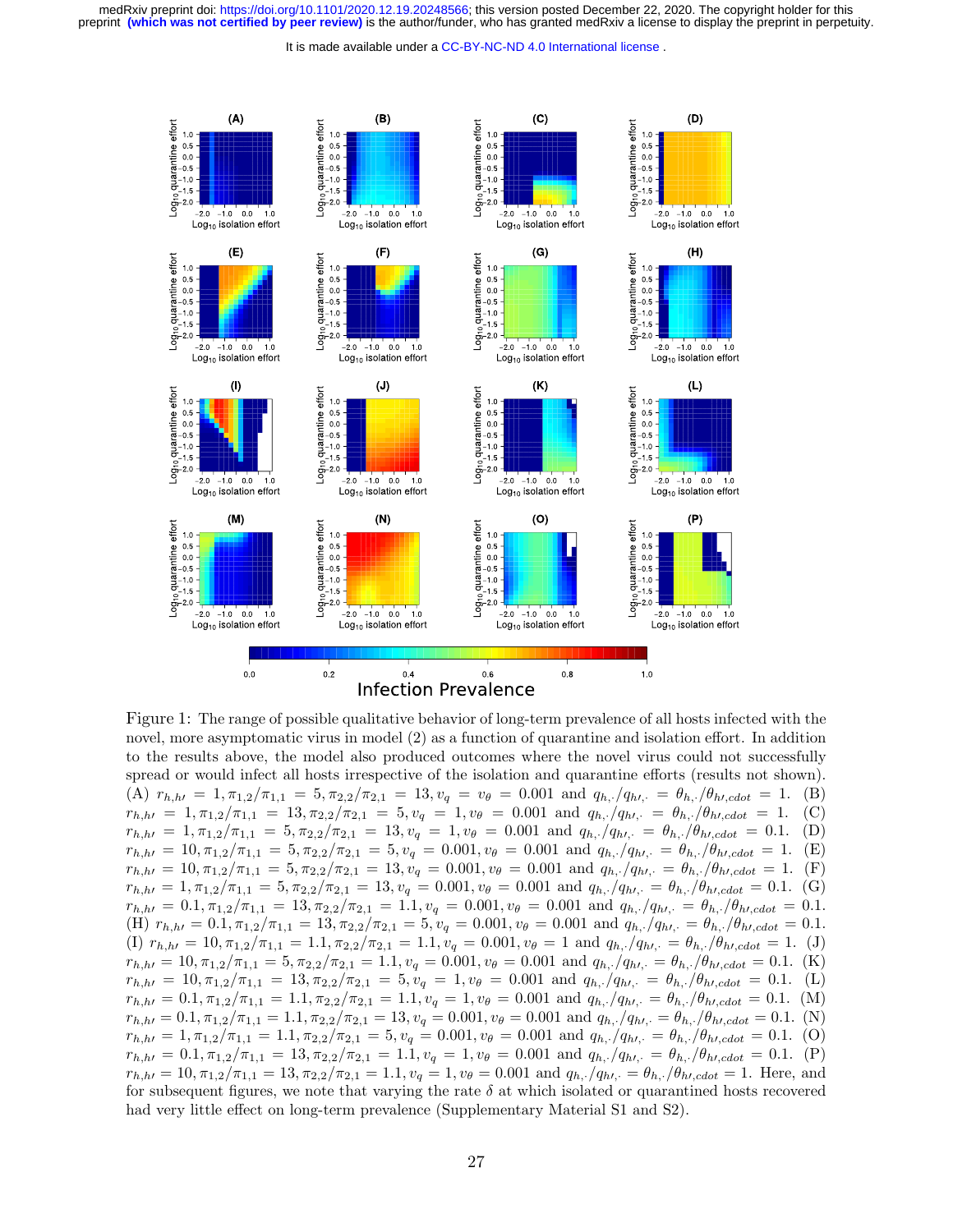It is made available under a CC-BY-NC-ND 4.0 International license.



Figure 2: The effect of increasing isolation and quarantine efforts or reducing transmission risk for the neglected host, in terms of long-term prevalence of among hosts infected with the novel, more asymptomatic virus in model (2) as a function of quarantine and isolation effort. In this, and in subsequent figures, the color scheme follows Figure 1. (A)  $r_{h,h} = 10$ ,  $\pi_{1,2}/\pi_{1,1} = 13$ ,  $\pi_{2,2}/\pi_{2,1} = 13$ ,  $v_q = v_\theta = 0.001$ and  $q_{h,\cdot}/q_{h\prime,\cdot} = \theta_{h,\cdot}/\theta_{h\prime, cdot} = 0.1$ .(B)  $r_{h,h\prime} = 1, \pi_{1,2}/\pi_{1,1} = 13, \pi_{2,2}/\pi_{2,1} = 13, v_q = v_\theta = 0.001$  and  $q_{h,\cdot}/q_{h\prime,\cdot} = \theta_{h,\cdot}/\theta_{h\prime, cdot} = 0.1.$  (C)  $r_{h,h\prime} = 1, \pi_{1,2}/\pi_{1,1} = 13, \pi_{2,2}/\pi_{2,1} = 13, v_q = v_\theta = 0.001$  and  $q_{h,\cdot}/q_{h\prime,\cdot} = \theta_{h,\cdot}/\theta_{h\prime, cdot} = 1.$  (D)  $r_{h,h\prime} = 100, \pi_{1,2}/\pi_{1,1} = 13, \pi_{2,2}/\pi_{2,1} = 13, \nu_q = \nu_\theta = 0.001$  and  $q_{h,\cdot}/q_{h\prime,\cdot} = \theta_{h,\cdot}/\theta_{h\prime, cdot} = 0.11.$  (E)  $r_{h,h\prime} = 10, \pi_{1,2}/\pi_{1,1} = 13, \pi_{2,2}/\pi_{2,1} = 13, v_q = v_\theta = 0.001$  and  $q_{h,\cdot}/q_{h\prime,\cdot} = \theta_{h,\cdot}/\theta_{h\prime, cdot} = 1$ . (F)  $r_{h,h\prime} = 10, \pi_{1,2}/\pi_{1,1} = 13, \pi_{2,2}/\pi_{2,1} = 13, v_q = 0.001, v_\theta = 0.001$ and  $q_{h,\cdot}/q_{h\prime,\cdot} = \theta_{h,\cdot}/\theta_{h\prime, cdot} = 1$ . (G)  $r_{h,h\prime} = 1, \pi_{1,2}/\pi_{1,1} = 5, \pi_{2,2}/\pi_{2,1} = 13, v_q = 1, v_\theta = 0.001$  and  $q_{h,\cdot}/q_{h\prime,\cdot} = \theta_{h,\cdot}/\theta_{h\prime, cdot} = 0.1.$  (H)  $r_{h,h\prime} = 0.1, \pi_{1,2}/\pi_{1,1} = 5, \pi_{2,2}/\pi_{2,1} = 13, v_q = 1, v_\theta = 0.001$  and  $q_{h,\cdot}/q_{h\prime,\cdot} = \theta_{h,\cdot}/\theta_{h\prime, cdot} = 1$ . (I)  $r_{h,h\prime} = 10, \pi_{1,2}/\pi_{1,1} = 5, \pi_{2,2}/\pi_{2,1} = 13, v_q = 1, v_\theta = 0.001$  and  $q_{h,\cdot}/q_{h\prime,\cdot} = \theta_{h,\cdot}/\theta_{h\prime, cdot} = 1.$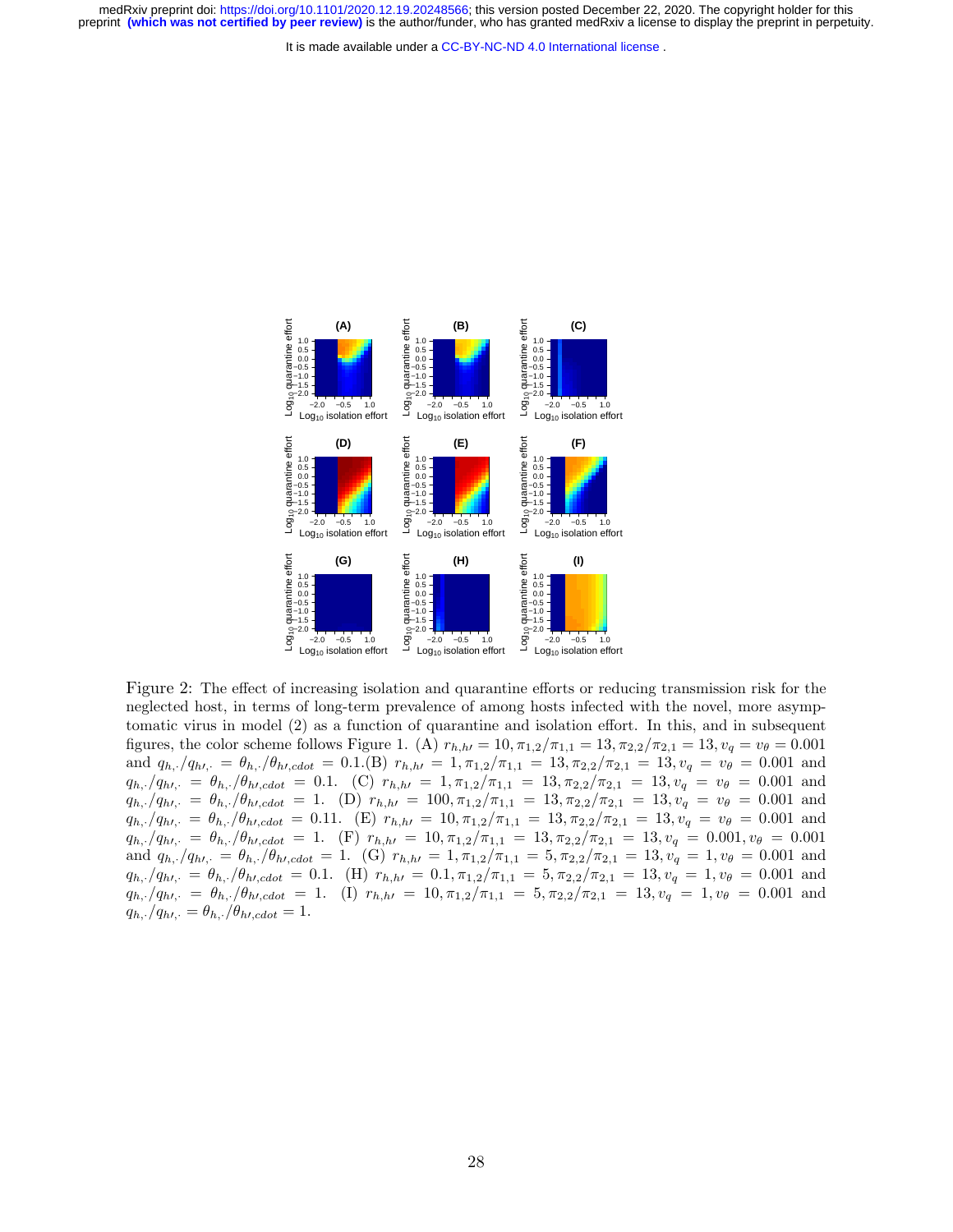It is made available under a CC-BY-NC-ND 4.0 International license.



Figure 3: The range of possible qualitative behavior of long-term prevalence of all hosts infected with the novel, more asymptomatic virus in model (2) as a function of quarantine and isolation effort. In addition to the results above, the model also produced outcomes where the novel virus could not successfully spread or would infect all hosts irrespective of the isolation and quarantine efforts (results not shown). (A)  $r_{h,h} = 10, \pi_{1,2}/\pi_{1,1} = 1.1, \pi_{2,2}/\pi_{2,1} = 1.1, v_q = v_\theta = 1$  and  $q_{h,\cdot}/q_{h\prime,\cdot} = \theta_{h,\cdot}/\theta_{h\prime, cdot} = 0.1$ . (B)  $r_{h,h} = 10, \pi_{1,2}/\pi_{1,1} = 5, \pi_{2,2}/\pi_{2,1} = 5, v_q = 0.001, v_\theta = 1$  and  $q_{h,\cdot}/q_{h\prime,\cdot} = \theta_{h,\cdot}/\theta_{h\prime, cdot} = 0.1$ . (C)  $r_{h,h} = 10, \pi_{1,2}/\pi_{1,1} = 5, \pi_{2,2}/\pi_{2,1} = 5, v_q = 1, v_\theta = 0.001$  and  $q_{h,\cdot}/q_{h\prime,\cdot} = \theta_{h,\cdot}/\theta_{h\prime, cdot} = 0.1.$  (D)  $r_{h,h} = 10, \pi_{1,2}/\pi_{1,1} = 5, \pi_{2,2}/\pi_{2,1} = 13, v_q = v_\theta = 0.001$  and  $q_{h,\cdot}/q_{h\prime,\cdot} = \theta_{h,\cdot}/\theta_{h\prime,cdot} = 0.1.$  (E)  $r_{h,h} = 0.1, \pi_{1,2}/\pi_{1,1} = 1.1, \pi_{2,2}/\pi_{2,1} = 13, v_q = 0.001, v_\theta = 1$  and  $q_{h,\cdot}/q_{h\prime,\cdot} = \theta_{h,\cdot}/\theta_{h\prime, cdot} = 1$ . (F)  $r_{h,h} = 10, \pi_{1,2}/\pi_{1,1} = 1.1, \pi_{2,2}/\pi_{2,1} = 1.1, v_q = 0.001, v_\theta = 1$  and  $q_{h,\cdot}/q_{h\prime,\cdot} = \theta_{h,\cdot}/\theta_{h\prime, cdot} = 0.1.$  (G)  $r_{h, h} = 1, \pi_{1,2}/\pi_{1,1} = 1.1, \pi_{2,2}/\pi_{2,1} = 1.1, v_q = 1, v_\theta = 0.001$  and  $q_{h, \cdot}/q_{h, \cdot} = \theta_{h, \cdot}/\theta_{h, cdot} = 0.1.$  (H)  $r_{h,h} = 0.1, \pi_{1,2}/\pi_{1,1} = 1.1, \pi_{2,2}/\pi_{2,1} = 5, v_q = 1, v_\theta = 0.001$  and  $q_{h,\cdot}/q_{h\prime,\cdot} = \theta_{h,\cdot}/\theta_{h\prime, cdot} = 1.$